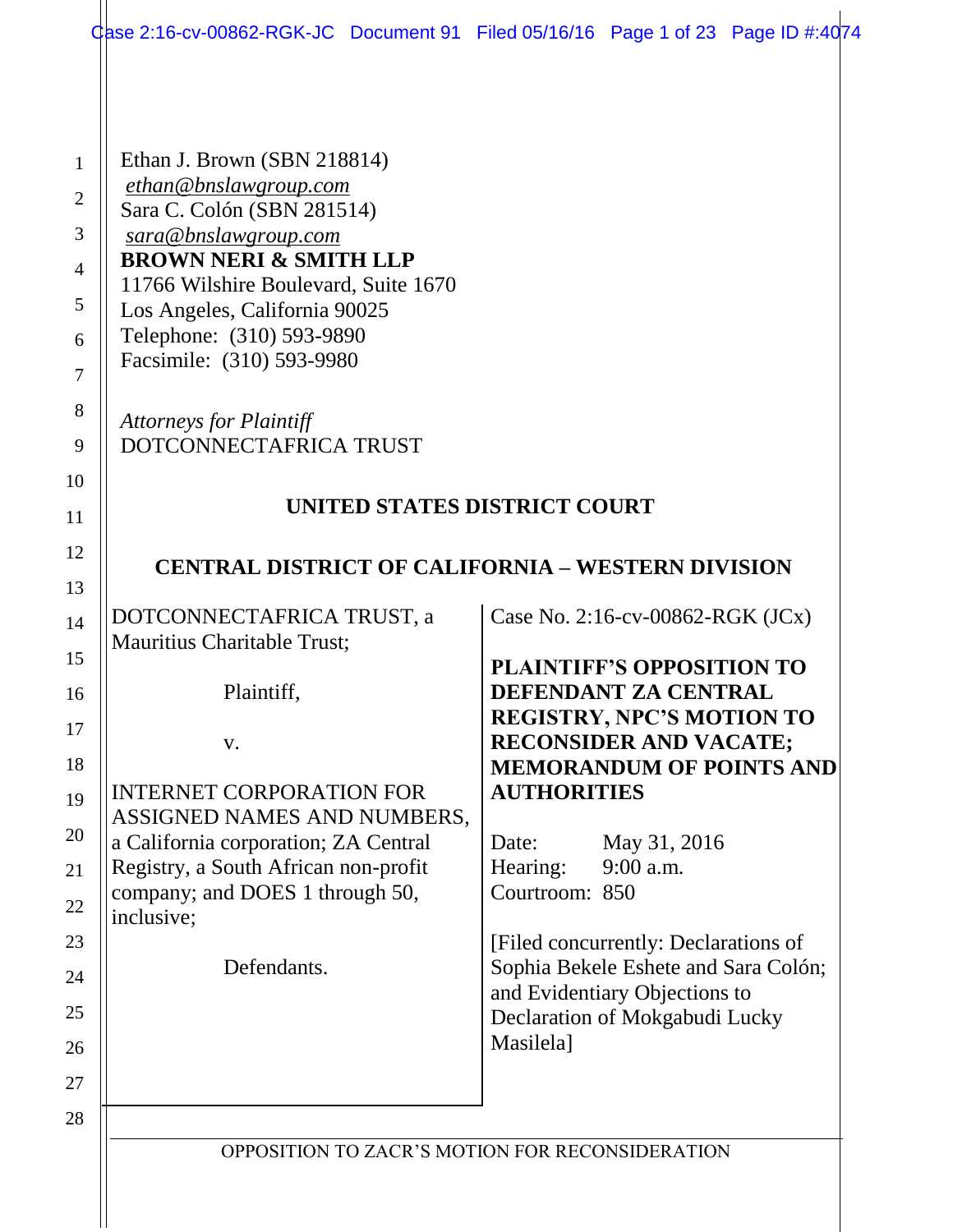|                |      | Case 2:16-cv-00862-RGK-JC Document 91 Filed 05/16/16 Page 2 of 23 Page ID #:4075 |
|----------------|------|----------------------------------------------------------------------------------|
|                |      |                                                                                  |
|                |      |                                                                                  |
| 1              |      | <b>TABLE OF CONTENTS</b>                                                         |
| $\overline{2}$ |      |                                                                                  |
| 3              | Ι.   |                                                                                  |
| 4              | II.  |                                                                                  |
| 5              |      |                                                                                  |
| 6              |      | B. DCA will be irreparably harmed if .Africa is delegated to                     |
| 7              |      | ZACR.                                                                            |
| 8              |      | C. ZACR was on notice that DCA had filed the Preliminary                         |
| 9              |      |                                                                                  |
| 10             | III. |                                                                                  |
| 11             |      | A. Standard for challenging a preliminary injunction 8                           |
| 12             |      |                                                                                  |
| 13             | IV.  |                                                                                  |
| 14             |      |                                                                                  |
| 15             |      | <b>B. DCA Has Shown a Serious Question on the Merits</b> 10                      |
| 16             |      |                                                                                  |
| 17             |      | ii. The 17 early warnings were part of the improper GAC                          |
| 18             |      |                                                                                  |
| 19             |      | C. DCA will suffer irreparable harm if the Preliminary                           |
| 20             |      |                                                                                  |
| 21             |      | D. The public interest does not favor vacating the Preliminary                   |
| 22             |      |                                                                                  |
| 23             |      |                                                                                  |
| 24             |      |                                                                                  |
| 25             | V.   |                                                                                  |
| 26             |      |                                                                                  |
| 27             |      |                                                                                  |
| 28             |      |                                                                                  |
|                |      | <b>TABLE OF CONTENTS</b>                                                         |
|                |      |                                                                                  |
|                |      |                                                                                  |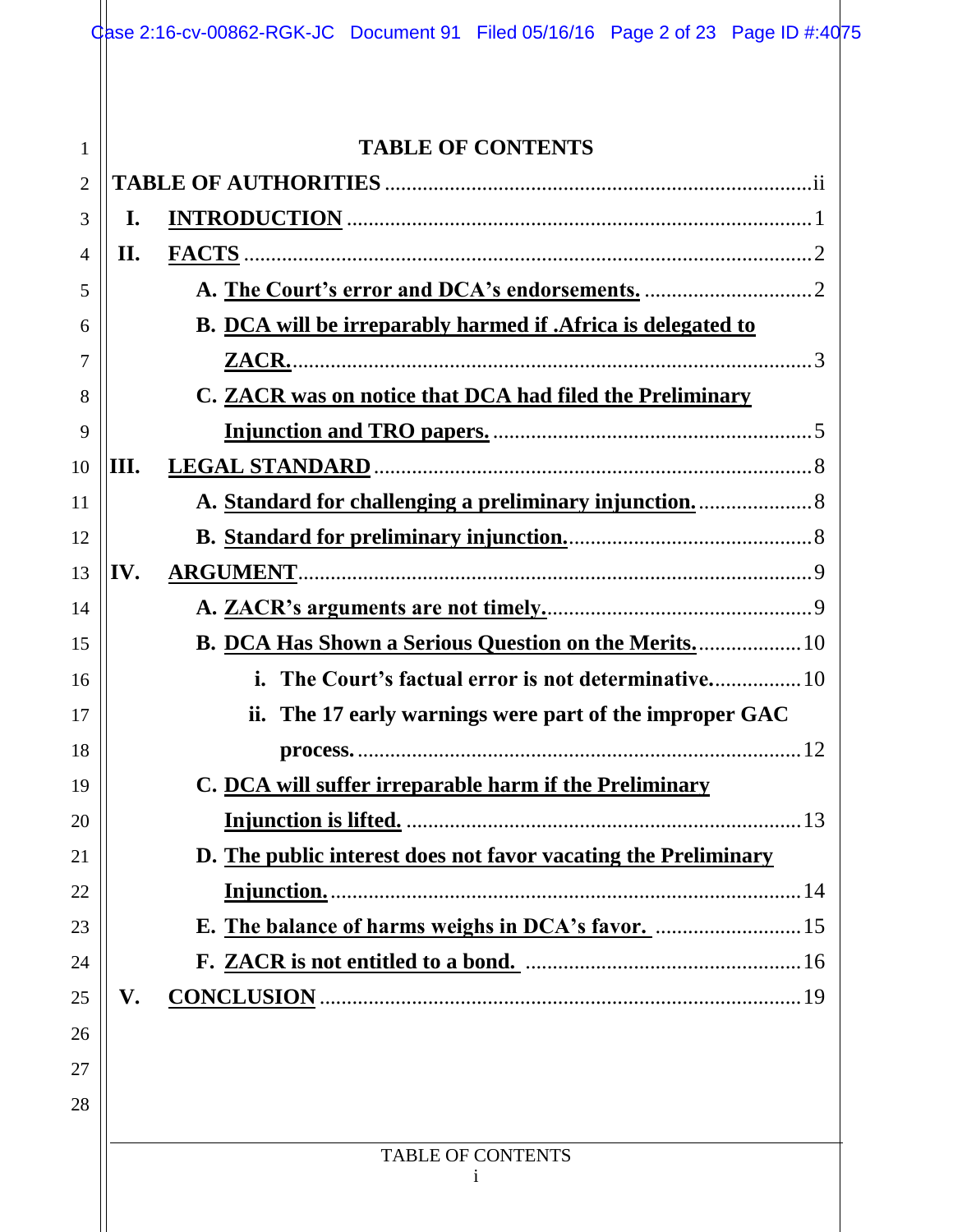$\frac{1}{2}$  Gase 2:16-cv-00862-RGK-JC Document 91 Filed 05/16/16 Page 3 of 23 Page ID #:40 76

### **TABLE OF AUTHORITIES**

# 2 **CASES**

| 3                   | Aevoe Corp. v. AE Tech. Co., Case No. 2:12-cv-0053-GMN-RJJ,                                                          |
|---------------------|----------------------------------------------------------------------------------------------------------------------|
| $\overline{4}$<br>5 | Alliance for the Wild Rockies v. Cottrell, 632 F.3d 1127 (9th Cir. 2011)9                                            |
| 6                   | Ausmus v. Lexington Ins. Co., No. 08-CV-2342-L (LSP),                                                                |
| 7<br>8              | Credit Suisse First Boston Corp. v. Grunwald,                                                                        |
| 9<br>10             | Connecticut General Life Ins. Co. v. New Images of Beverly Hills,                                                    |
| 11                  |                                                                                                                      |
| 12                  | Kona Enters., Inc. v. Estate of Bishop, 229 F.3d 877 (9th Cir. 2000)7, 8, 10, 19                                     |
| 13                  | Marilyn Nutraceuticals, Inc. v. Mucos Pharma GmbH & Co.,                                                             |
| 14<br>15            | Mead Johnson & Co. v. Abbott Labs, 201 F.3d 883 (7th Cir. 2000)18                                                    |
| 16                  | Netlist Inc. v. Diablo Techs., Inc., No. 13-cv-05962-YGR,                                                            |
| 17<br>18            | Nintendo of Am., Inc. v. Lewis Galoob Toys, Inc. (Nintendo),                                                         |
| 19                  |                                                                                                                      |
| 20<br>21            | United States v. Westlands Water Dist.,                                                                              |
| 22                  | Wells Fargo Bank, N.A. v. Weems, CV 15-7768 RSW (PJWx),<br>2015 U.S. Dist. LEXIS 166466 (C.D. Cal. Dec. 11, 2015) 16 |
| 23                  | <b>STATUTES</b>                                                                                                      |
| 24                  |                                                                                                                      |
| 25                  |                                                                                                                      |
| 26                  | <b>TREATISES</b>                                                                                                     |
| 27<br>28            |                                                                                                                      |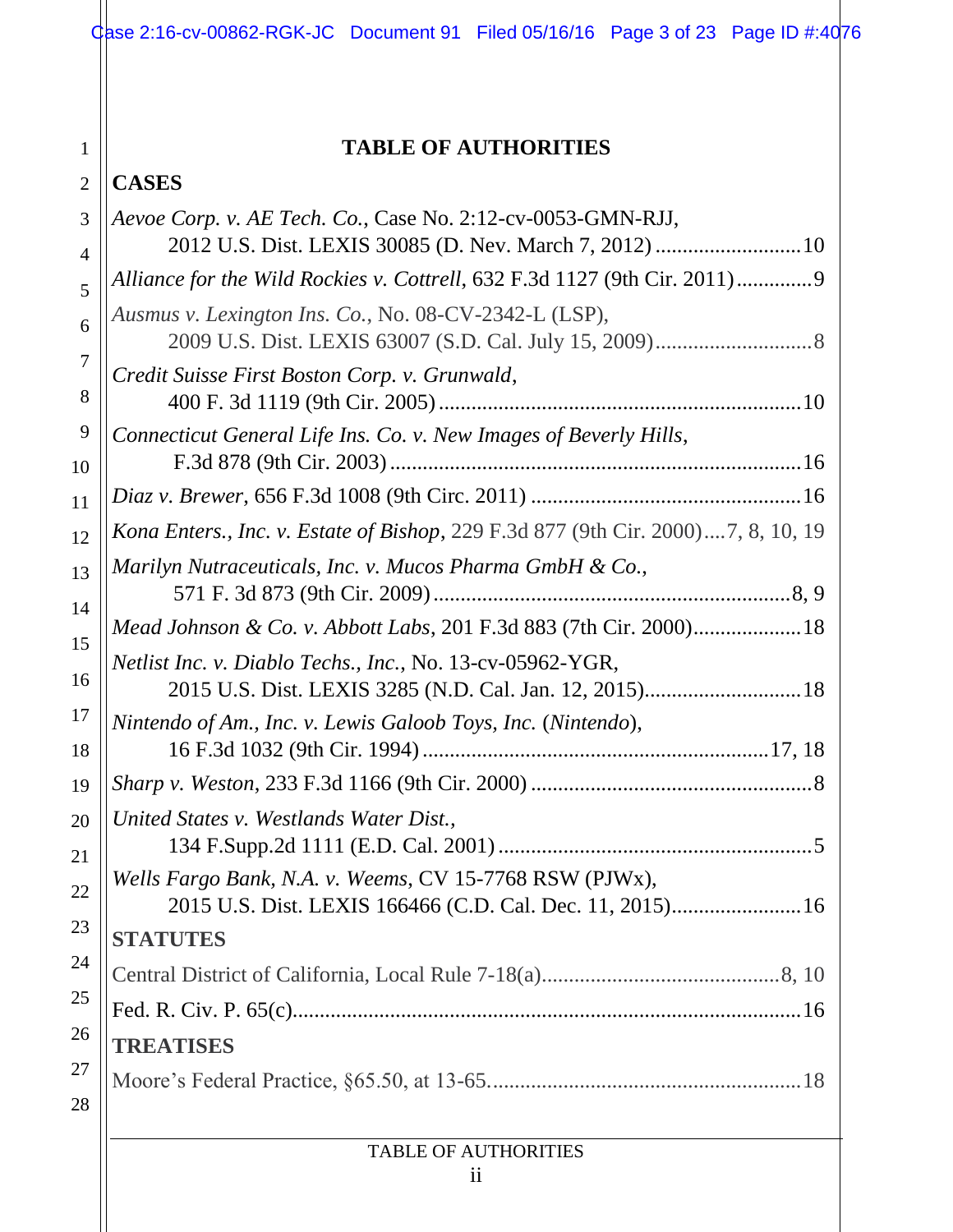# **MEMORANDUM OF POINTS AND AUTHORITIES I. INTRODUCTION**

Defendant ZA Central Registry's ("ZACR") motion to reconsider and vacate the Court's preliminary injunction ruling is an attempt at a second bite at the apple. Although ZACR did not appear in the case until April 26, 2016, it had DCA's motion for preliminary injunction by March 22, 2016, at the latest. DCA's counsel also emailed ZACR's CEO with the preliminary injunction and temporary restraining order papers on March 8, 2016. ZACR had counsel at least as of April 1st, 2016. Nevertheless, ZACR apparently chose to sit on the sidelines, rely on ICANN, and wait until after the Court issued its order on April 12, 2016 to raise issues, all but one of which it could have raised before the ruling.

Because ZACR's motion is an attempt to re-litigate the same issues addressed in the preliminary injunction papers, and not the result of changed circumstances, the motion is a motion for reconsideration, not a motion to vacate. Therefore, ZACR is required to show that the Court failed to consider some material fact, that there are newly discovered material facts, or that the Court committed clear error. ZACR fails to make this showing.

ZACR's arguments are as follows: that the Court made a single factual error in its order with regard to DCA's initial evaluation; that DCA did not have sufficient endorsements; that DCA's application received 17 early warnings; that the Court based its ruling on irreparable harm on an incorrect assertion; and that ZACR's submission on the balance of harms, which includes a declaration from its CEO on alleged harm to Africa and ZACR, should change the Court's analysis.

However, nothing that ZACR presents changes the fact that DCA has shown a serious question as to the merits of its ninth cause of action or that the balance of harm weighs sharply in DCA's favor. The facts that the Court previously considered – irrespective of the error – support the issuance of the preliminary injunction. Accordingly, the Court should deny ZACR's motion to reconsider and vacate.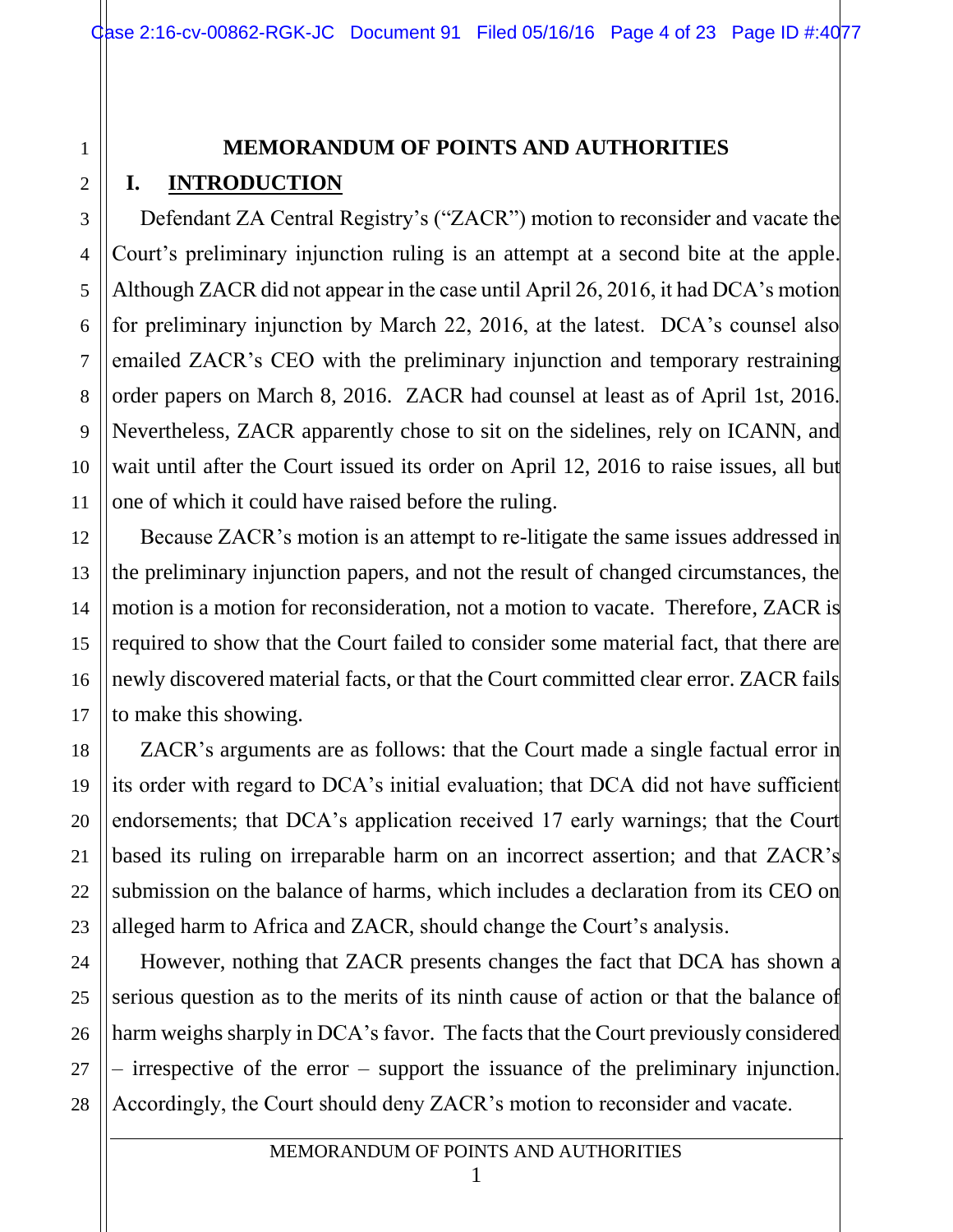**II. FACTS<sup>1</sup>**

1

### **A. The Court's error and DCA's endorsements**

DCA acknowledges that the Court made an error in stating that DCA passed the initial evaluation stage. In fact, DCA presented evidence that ZACR had passed the initial evaluation to make essentially the same point that the Court relied on: DCA's application, which relied on the same endorsements by UNESCA and the African Union Commission (hereinafter, the "AUC") as ZACR's, would have also passed the initial evaluation stage had the standards for ZACR and DCA been the same. In short, the Court's error regarding DCA's passing of the initial evaluation phase does not change the fact that DCA *should* have passed the initial evaluation phase but did not because of ICANN's differential treatment of ZACR. Moreover, the IRP panel must have intended that DCA pass to the delegation phase: it found that ICANN had violated its own rules in processing DCA's application during the initial evaluation phase and that DCA should be allowed to proceed through "the remainder" of the process. Bekele Decl.<sup>2</sup> [Docket No. 17]  $\mathbb{Z}^3$ , Ex. 1 at p. 24. Accordingly, the preliminary injunction should remain in place.

ICANN required that applicants for the rights to a geographic gTLD such as .Africa obtain endorsements from 60% of the national governments in the region, and no more than one written statement of objection to the application from relevant governments in the region and/or public authorities associated with the region. Bekele Decl. ¶7, Ex. 3 at § 2.2.1.4.2. DCA met this requirement. As part of its bid

MEMORANDUM OF POINTS AND AUTHORITIES

 $\overline{a}$ 

<sup>1</sup> DCA has endeavored to repeat as little as possible from its motion for preliminary injunction papers. The Court can reference those papers for a fuller record.

<sup>&</sup>lt;sup>2</sup> The Declaration of Sophia Bekele Eshete (Docket No. 17) filed in support of DCA's motion for preliminary injunction is referred to throughout as the "Bekele Decl." The Declaration of Sophia Bekele Eshete (Docket No. 45) filed concurrently with DCA's reply in support of the motion for preliminary injunction is referred to as "Bekele Supp. Decl." The Declaration of Sophia Bekele Eshete filed in conjunction with this opposition is referred to throughout as the "Bekele II Decl."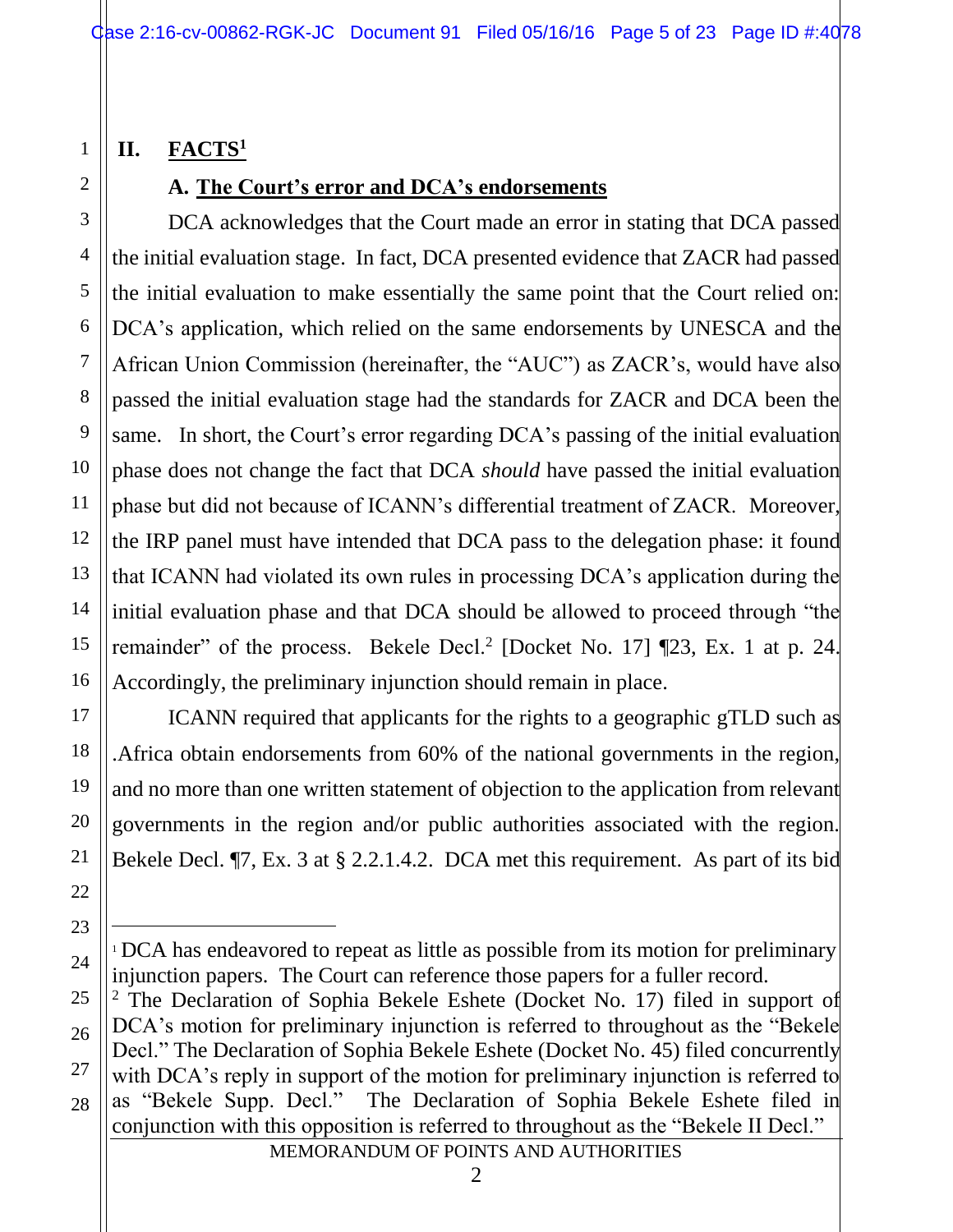1 2 3 4 5 to obtain the delegation rights of the .Africa gTLD, Plaintiff obtained the endorsements of the AUC and the United Nations Economic Commission for Africa (UNECA). Bekele Decl. ¶14, Ex. 6; ¶16, Ex. 8. Plaintiff was the first to obtain official endorsements/letters of support for the .Africa Internet domain name from these organizations.

ICANN asserted during the IRP that it had taken both the AUC and UNECA endorsements into account in evaluating DCA's application. Bekele Decl. [5, Ex. 1] ¶90. However, had ICANN treated DCA's and ZACR's AUC endorsements equally, both DCA and ZACR should have either passed or failed the endorsement requirement. *See* Bekele Decl. ¶36, Ex. 23. Rather, ICANN conspired to accept ZACR's endorsements as sufficient while disregarding Plaintiff's endorsements.

16 In fact, ZACR does not argue that it had more endorsements than DCA or refute DCA's assertion that ZACR submitted many alleged endorsements that were plainly deficient. *See* Bekele Decl. ¶34. Its declaration points only to an endorsement from the AUC and Morocco. Declaration of Mokgabudi Masilela "Masilela Decl." [Docket No. 85-3] ¶6. DCA had an endorsement from UNECA, the AUC, Kenya, the Internationalized Domain Resolution Union and the Corporate Council on Africa. Bekele Decl. ¶¶14, 16, 19, 20, and 21, Exs. 6, 8, 11, 12, 13. Nevertheless, ZACR passed the initial evaluation phase but DCA did not. Bekele Decl. ¶28, Ex. 18. Accordingly, the Court's error does not change the fact that DCA has shown it was entitled to proceed to the delegation phase, just as ZACR did, pursuant to the IRP panel's ruling. At a minimum, it has presented a serious question going to the merits; nothing in ZACR's Motion suggests the contrary.

24

6

7

8

9

10

11

12

13

14

15

17

18

19

20

21

22

23

25

26

27

28

#### **B. DCA will be irreparably harmed if .Africa is delegated to ZACR.**

Nor does ZACR's motion change the fact that DCA will be irreparably harmed if ZACR is delegated .Africa before this case is resolved. DCA was formed with the charitable purpose of advancing information technology education in Africa and providing a continental Internet domain name to provide access to internet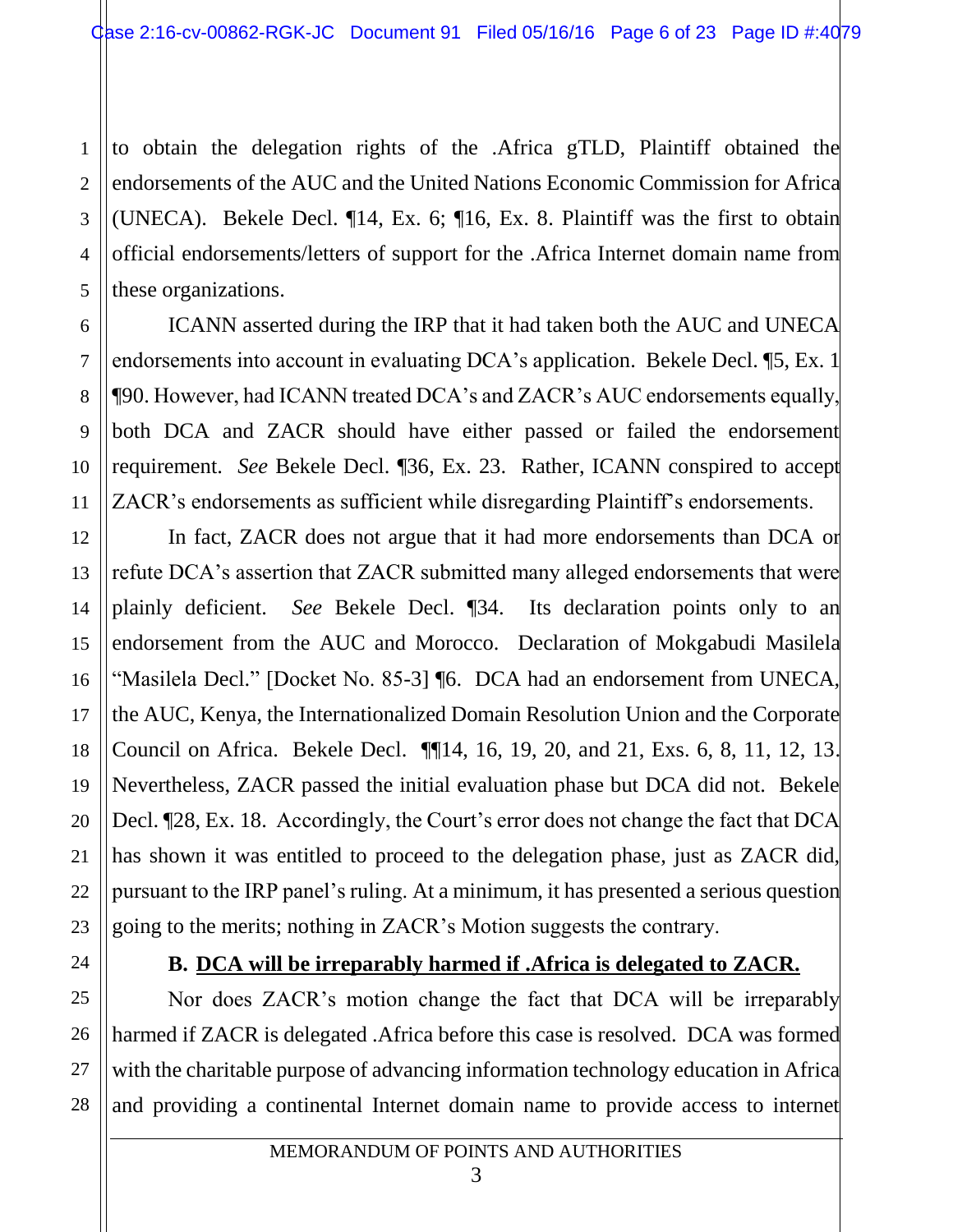3 4 6 services for the people of Africa. Bekele Decl. ¶5, Ex. 1 ¶2. DCA planned to do this by acting as the registry for the .Africa gTLD. Bekele II Decl. ¶ 2. DCA does not act as the registry for any gTLDs and has not applied to any other gTLD. Bekele II Decl. ¶3. If .Africa is delegated to ZACR, DCA's mission will be seriously frustrated, funders will likely pull their support, and DCA will likely cease to operate. Bekele II Decl. ¶4.

1

2

5

7

8

9

10

11

12

13

14

15

16

17

18

19

20

21

22

23

24

25

26

 $\overline{a}$ 

27

If .Africa is delegated to ZACR, the possibility of its re-delegation to DCA is more of a technicality than a reality. Even ICANN did not try and argue in its opposition to DCA's motion for preliminary injunction that DCA could be redelegated . Africa<sup>3</sup> -- and ICANN is doubtlessly in the best position to show that redelegation is a viable option. As far as DCA has been able to determine, redelegation of a gTLD has never actually been accomplished, 4 and it would prove extremely difficult, if not impossible, in this situation. *See* Bekele II Decl. ¶7; Bekele Decl. ¶3. Re-delegation is contemplated as a step to change management when a registry agreement is expiring and up for renewal. *See* Masilela Decl. ¶15, Ex. E. ICANN states that "The primary requirement of this process is to have an existing contract with ICANN, which reflects the changes related to the management of the gTLD" and that "[t]o update the Root Zone Database to reflect a change to the registry operator for a gTLD, the registry must first secure an executed amendment to its Registry Agreement in accordance with its contractual obligations with ICANN." Masilela Decl. ¶15, Ex. E, at 3. Of course, ZACR has presented no evidence of such a contract or contract amendment.

ICANN's process for re-delegation also dictates that certain contingencies are required before re-delegation including technical testing and certification and approval from the U.S. Department of Commerce pursuant to ICANN's contract

MEMORANDUM OF POINTS AND AUTHORITIES

 $3$  And therefore any attempt to do so now by its joinder is disingenuous.

<sup>28</sup> <sup>4</sup> Were it a commonplace occurrence, ICANN certainly could and would have shown that in its Opposition to the Motion for Preliminary Injunction.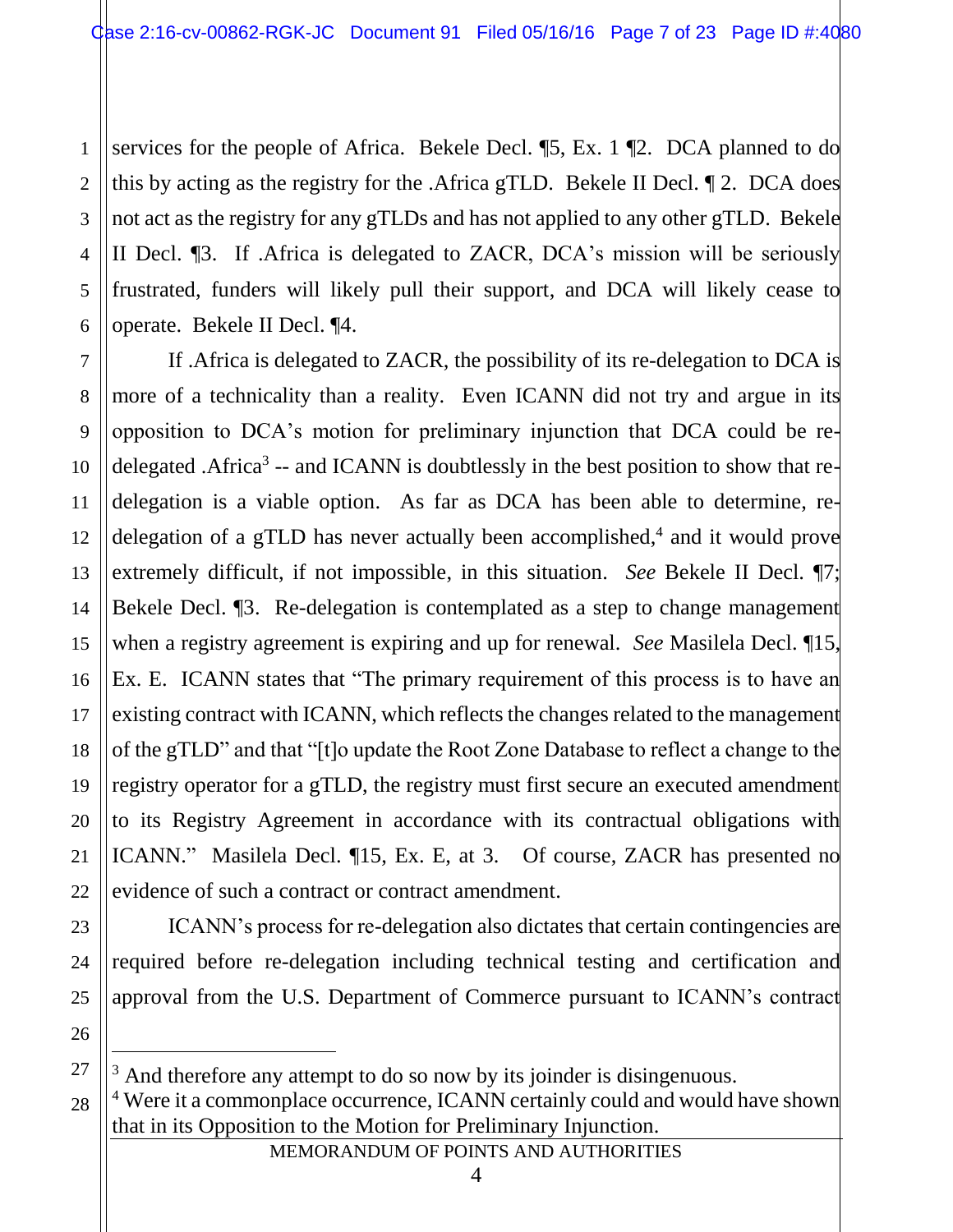1 2 3 4 5 6 7 8 9 10 11 12 13 14 15 with the U.S. government. Masilela Decl. ¶15, Ex. E; Colón Decl. II ¶2, Ex. 1. Moreover, the existence of the re-delegation process in the future is questionable given the expiration of ICANN's contract with the U.S. government in September 2016. Colón Decl. II ¶3, Ex. 2. This means that all of the third parties with whom ZACR contracted to provide domain names under the .Africa gTLD would have to transition technically and contractually to DCA – a process that would be costly and burdensome for all such that re-delegation is simply not viable here. *See* Bekele II Decl. ¶7. Further, the third party registrar's contracts with ZACR would have to be unwound. Bekele II Decl. ¶7. DCA might also lose out on potential registrars if it were forced to keep ZACR's pricing scheme, which is higher than DCA's. Bekele II Decl. ¶7. Finally, DCA's funders would likely pull their funding if .Africa were delegated to ZACR due to added difficulty and uncertainty that would be involved in the remote possibility having .Africa re-delegated from ZACR to DCA. Bekele II Decl. ¶4. Thus, ZACR's arguments do not controvert DCA's showing that it will be irreparably harmed.

16

17

18

19

20

21

22

#### **C. ZACR was on notice that DCA had filed the Preliminary**

#### **Injunction and TRO papers.**

ZACR had multiple opportunities to address the merits of DCA's motion for preliminary injunction before it filed its motion for reconsideration. ZACR did not file its motion for reconsideration until May  $6<sup>th</sup>$  2016, more than three weeks after the Court issued its order on DCA's motion for preliminary injunction, more than six weeks after it was officially served with DCA's motion for preliminary injunction, and almost two months after DCA's counsel emailed the CEO of ZACR with the papers.<sup>5</sup>

 $\overline{a}$ 

MEMORANDUM OF POINTS AND AUTHORITIES 5

<sup>28</sup> <sup>5</sup> "A motion for reconsideration is not a vehicle to reargue the motion to present evidence which should have been raised before." *United States v. Westlands Water Dist.,* 134 F.Supp.2d 1111, 1131 (E.D. Cal. 2001).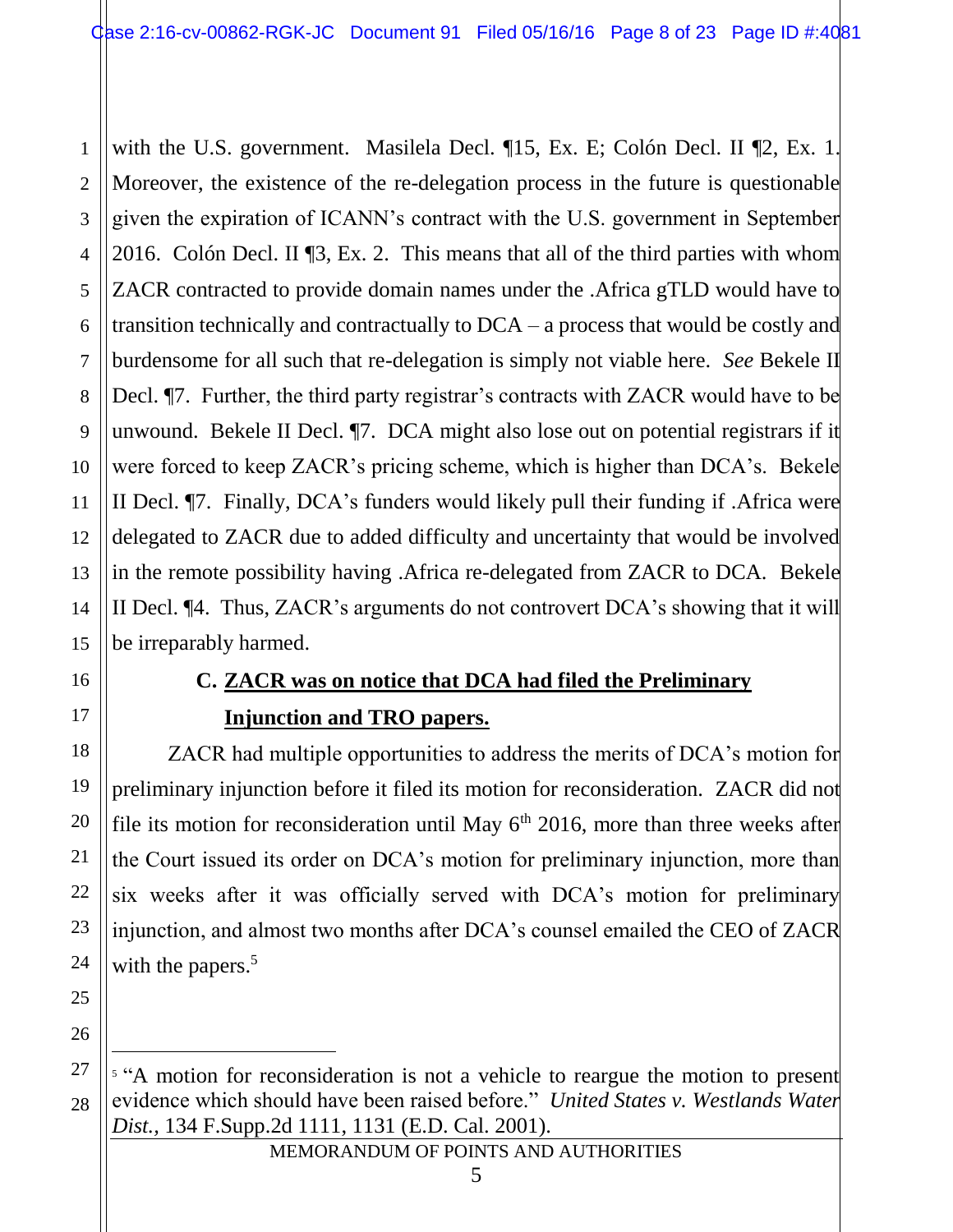1 2 3 4 5 6 7 8 9 10 11 12 13 14 15 16 17 18 19 DCA filed an application for a temporary restraining order, which this Court granted on March 4, 2016. (Docket No. 27). A day *after* Plaintiff filed its application for a TRO, ICANN, in a desperate attempt to render that application moot, held an apparently previously unscheduled board meeting and resolved to "proceed with the delegation of .Africa to be operated by ZACR pursuant to the Registry Agreement that ZACR has entered with ICANN." (Willet Decl. ¶14, Ex. C). The Court's TRO order issued the next day prevented ICANN from delegating .Africa to ZACR until DCA's motion for preliminary injunction was resolved. (Docket No 27). The application for a temporary restraining order contained arguments largely identical to those in DCA's motion for preliminary injunction. Colón Decl. II ¶5. ZACR must have been aware of that order, as well as its being named as a defendant, as ICANN was expected to delegate .Africa to ZACR in short order. In fact, after the Court issued the TRO, in a GAC meeting with the ICANN board, ICANN board member Mike Silber stated to an AUC member "you have the commitment from ICANN, the board and the staff to not let the litigation issues intervene and we will pursue the finalization of this issue with diligence and all appropriate measures to ensure that the interests of all parties are protected." (Colón Decl. [4].<sup>6</sup> After all of this, ZACR remained silent, and made no appearance in the case and affirmatively opted not to weigh in on the pending motion for a preliminary injunction.

On March 8, 2016 counsel for Plaintiff emailed the CEO of ZACR, Lucky Masilela with the first amended complaint and associated documents, the motion for preliminary injunction papers, and the *ex parte* application for a temporary restraining order. *See* Colón Decl. II ¶6, Ex. 4. Mr. Masilela did not respond.

24 25 26

 $\overline{a}$ 

20

21

22

23

27 28 <sup>6</sup> As used herein, "Colón Decl." refers to the declaration of Sara C. Colón, Docket No. 46, filed concurrently with DCA's motion for preliminary injunction. As used herein, "Colón Decl. II" refers to the declaration of Sara C. Colón filed in support of this opposition.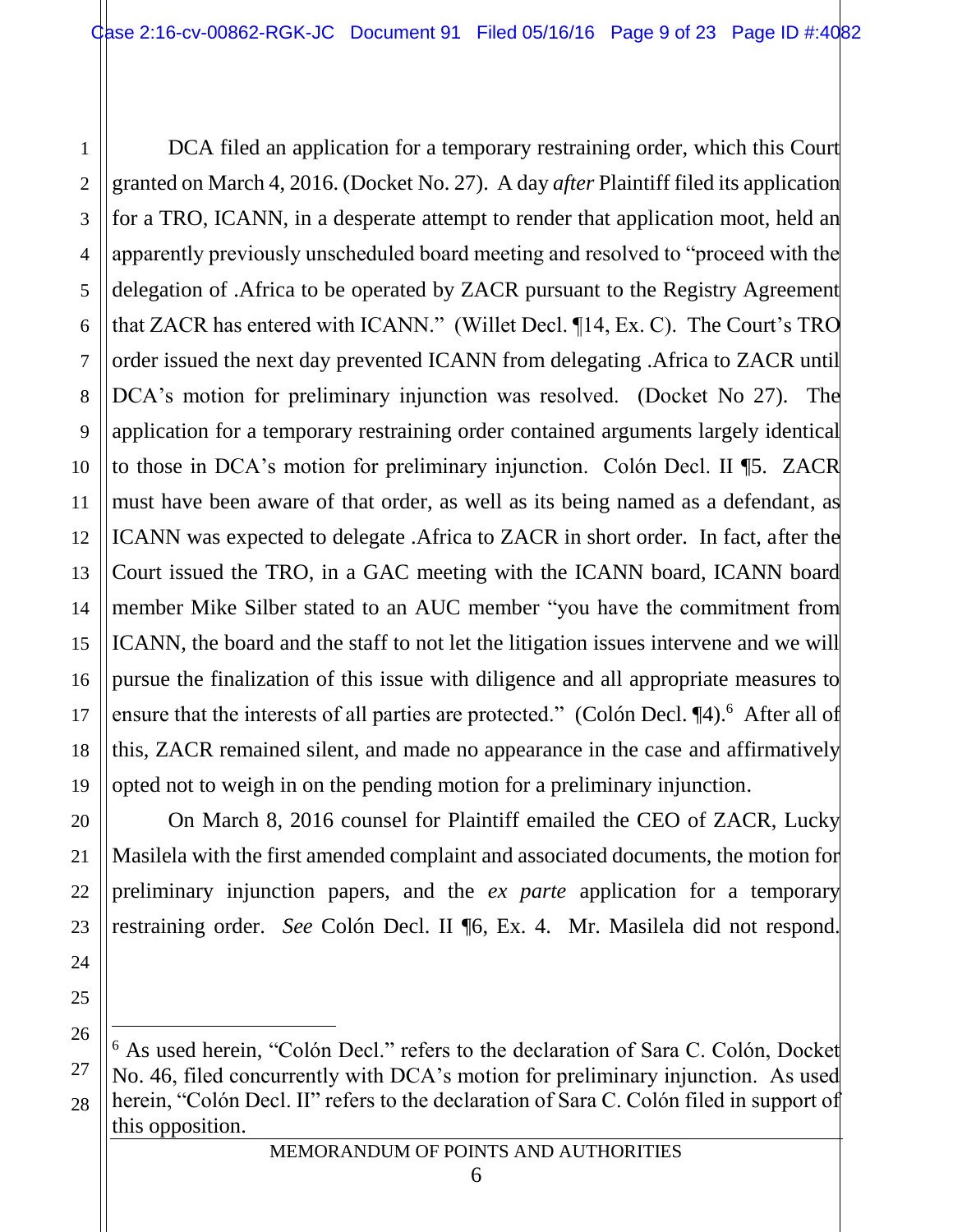2 (Colón Decl. II ¶7). Again, ZACR could have acted, but affirmatively decided to rely on ICANN to oppose the motion for preliminary injunction.

1

3

4

5

6

7

8

9

10

11

12

13

14

15

16

17

18

19

20

21

22

23

24

25

27

As South Africa where ZACR is located is not a signatory to the Hague Convention, on March 10, 2016, the Court ordered a private processes server to serve ZACR by U.S. international mail, return receipt. *See* Docket No. 34. On March 4, 2016, the Court granted the TRO. Docket No. 27. On March 22, 2016 ZACR was officially served pursuant to that order with the first amended complaint and associated documents, the motion for preliminary injunction papers, the *ex parte*  application for a temporary restraining order, and ICANN's opposition papers to the *ex parte* application. *See* Docket No. 55. Nevertheless, ZACR made no appearance in the case, and yet again opted not to weigh in on the pending motion for a preliminary injunction.

On April 1, 2016 counsel for ZACR wrote counsel for DCA that he would be representing ZACR and asked for an extension of time to answer until April 26, 2016 noting that ZACR reserved its rights to argue that the Court lacked personal jurisdiction over it. Colón Decl. Ex. 5. DCA stipulated to that extension. Colón Decl. II ¶ 8, Ex. 5. The Court granted DCA's motion for preliminary injunction on April 12, 2016. Docket No. 75. ZACR filed a motion to dismiss on April 26, 2016. Thus, ZACR indisputably had counsel at least 11 days before the preliminary injunction was decided. ZCR made no effort to respond to the motion or request time and opportunity to weigh in.

26 28 Indeed, ZACR does not deny that it was aware of the TRO or DCA's motion for preliminary injunction before the Court ordered the preliminary injunction because it cannot. *See* Declaration of David Kesselman ("Kesselman Decl.") ¶3. In fact, ZACR admits that it *chose* not to intervene on the issue until after the unfavorable order issued. *See* Kesselman Decl. ¶3. There was nothing preventing ZACR from seeking an order allowing it to take part in the briefing after it received the papers on March 8th or after it was served on March 22, 2016. *Kona Enters.,*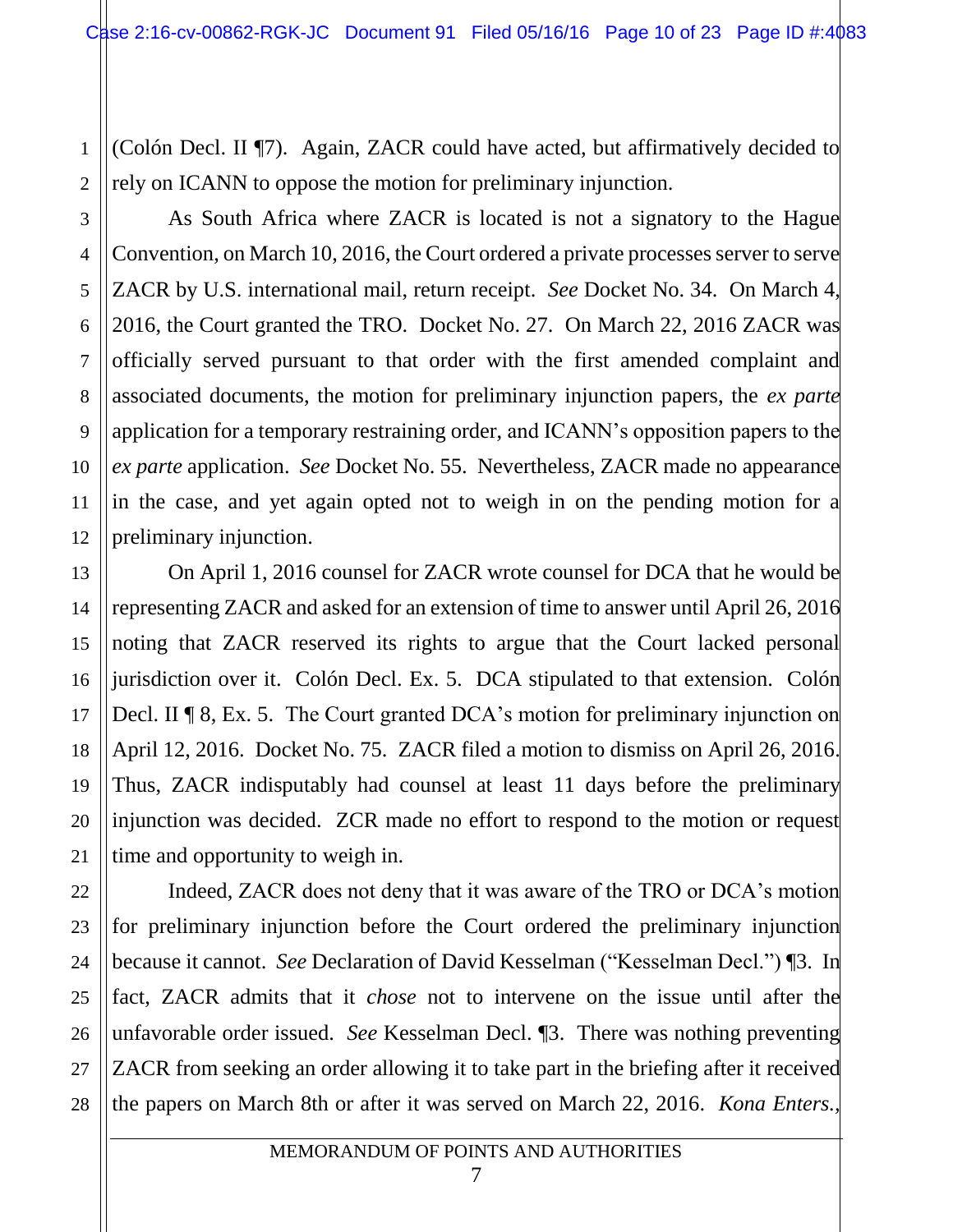1 2 *Inc. v. Estate of Bishop*, 229 F.3d 877, 890 (9th Cir. 2000) (internal citation omitted); L.R. 7-18(a).

#### **III. LEGAL STANDARD**

3

4

7

8

9

10

11

17

21

26

27

28

#### **A. Standard for challenging a preliminary injunction.**

5 6 12 13 14 15 16 18 19 20 22 23 24 25 A motion for reconsideration is governed by Federal Rule of Civil Procedure Rule 59(e) and should not be granted "absent highly unusual circumstances, unless the district court is presented with newly discovered evidence, committed clear error, or if there is an intervening change in the controlling law." *Marilyn Nutraceuticals, Inc. v. Mucos Pharma GmbH & Co.*, 571 F. 3d 873, 880 (9th Cir. 2009). A motion for reconsideration "may *not* be used to raise arguments or present evidence for the first time when they could reasonably have been raised earlier in the litigation." *Kona Enters., Inc.*, 229 F.3d at 890; *See also Ausmus v. Lexington Ins. Co.*, No. 08-CV-2342-L (LSP), 2009 U.S. Dist. LEXIS 63007, at \*4-5 (S.D. Cal. July 15, 2009) ["Motions to reconsider are not justified on the basis of new evidence which could have been discovered prior to the court's ruling". "A party seeking modification or dissolution of an injunction bears the burden of establishing that a significant change in facts or law warrants revision or dissolution of the injunction." *Sharp v. Weston*, 233 F.3d 1166, 1170 (9th Cir. 2000). Moreover, Central District Local Rule 7-18 dictates that reconsideration is allowed only when "(a) a material difference in fact or law from that presented to the Court before such decision that in the exercise of reasonable diligence could not have been known to the party moving for reconsideration at the time of such decision, or (b) the emergence of new material facts or a change of law occurring after the time of such decision, or (c) a manifest showing of a failure to consider material facts presented to the Court before such decision." LR 7-18.

#### **B. Standard for preliminary injunction.**

As this Court acknowledged in its order granting the preliminary injunction: "For a court to grant a preliminary injunction, a plaintiff must establish the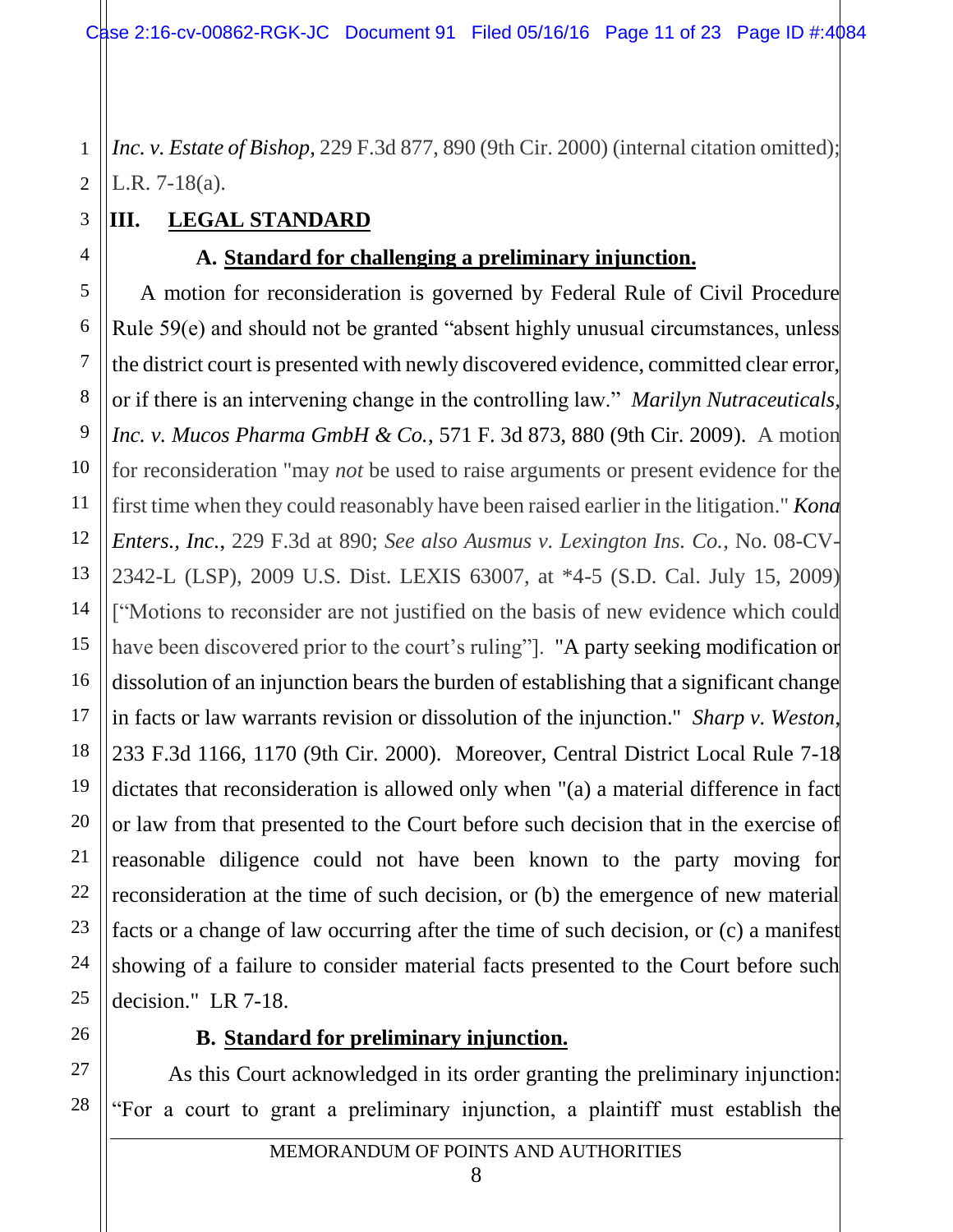1 2 3 4 5 6 7 8 9 10 11 following: (1) likelihood of success on the merits, (2) likelihood of irreparable harm in the absence of preliminary relief, (3) that the balance of equities tips in its favor, and (4) that the public interest favors injunction. *Id.* at 20. The Ninth Circuit also employs a 'sliding scale' approach to preliminary injunctions. *Alliance for the Wild Rockies v. Cottrell*, 632 F.3d 1127, 1131 (9th Cir. 2011). This approach uses the same four factors as the *Winter* test, but allows the plaintiff to receive a preliminary injunction in situations where there are "serious questions" going toward the plaintiff's likelihood of success on the merits, so long as the "balance of hardships tips sharply in the plaintiff's favor." *Id.* at 1134-35. The plaintiff must still demonstrate a likelihood of irreparable harm and that public interest favors the injunction. *Id.* at 1135; Order at 4.

### **IV. ARGUMENT**

12

13

21

#### **A. ZACR's arguments are not timely.**

14 15 16 17 18 19 20 22 23 24 25 26 27 28 ZACR does not meet the standard for a motion to reconsider pursuant to Rule 59(e) or a motion to vacate pursuant to Rule 54 because they present arguments and facts that could have been raised previously. ZACR argues several grounds on which the Court should remove the preliminary injunction: first, it argues that the Court made a factual error in its order with regard to DCA's initial evaluation; second, it argues that DCA did not have sufficient endorsements; third, it argues that DCA's application received 17 early warnings; fourth, it argues that the Court based its ruling on irreparable harm on an incorrect assertion; and fifth ZACR argues that its submission on the balance of harms should change the Court's analysis. Docket No. 85-5. With the exception of the argument regarding the Court's error on the status of DCA's initial evaluation, ZACR could have made all of its arguments *before* the Court issued its preliminary injunction because it was aware of the proceeding on March 22, 2016, *at the very latest*. This was 13 days before the hearing was scheduled and 21 days before the order was entered. On a motion for reconsideration, the Court should not consider those arguments that could have been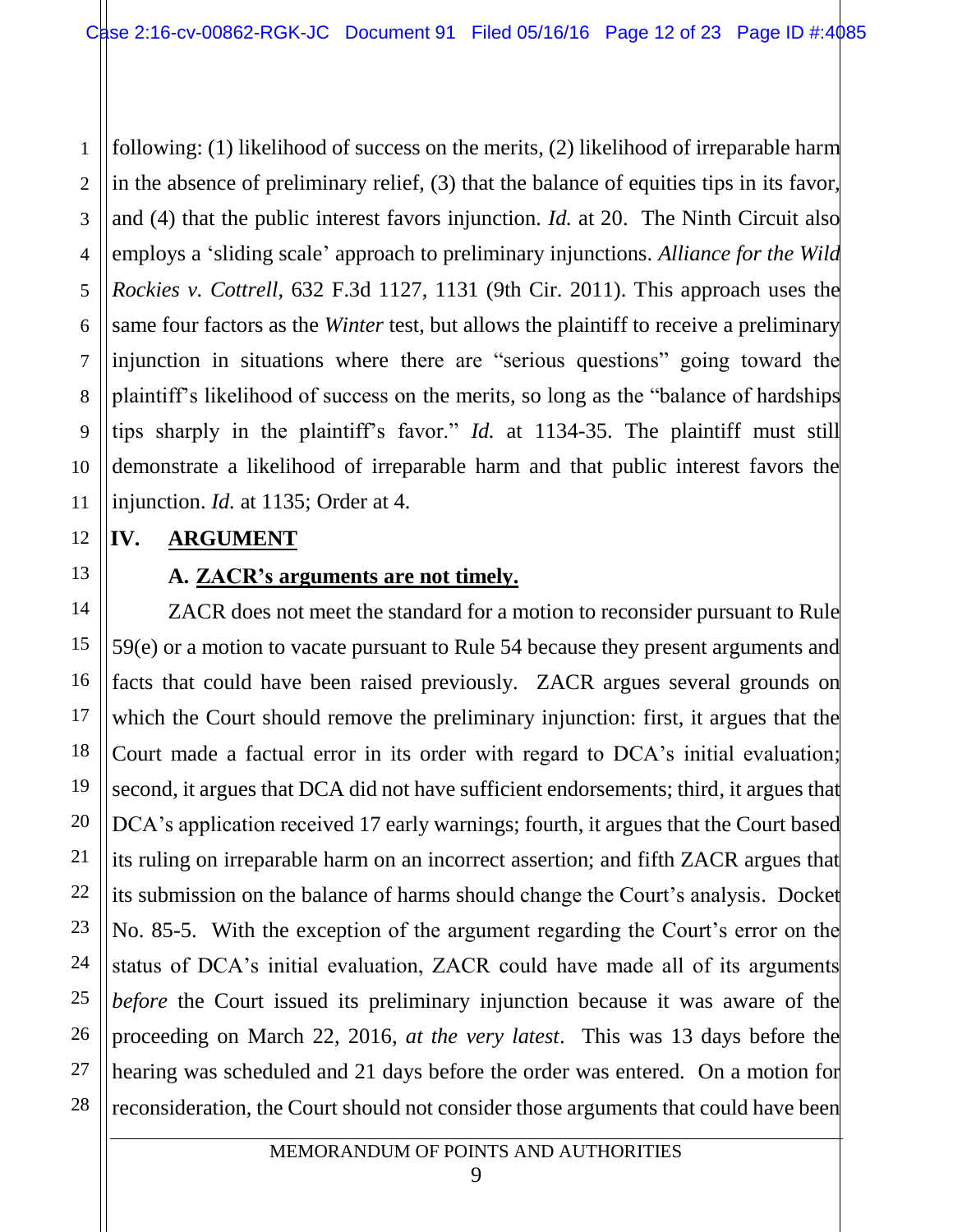1 2 3 4 raised previously. *Kona Enters.,* 229 F.3d at 890; L.R. 7-18(a). The only argument the Court should consider is the argument regarding the Court's factual error, which nevertheless did not result in "clear error" warranting a reconsideration of the Order. *Marilyn Nutraceuticals, Inc.*, 571 F. 3d at 880.

ZACR's motion is not properly construed as a motion to vacate because Rule 54 applies to motions based on "new circumstances that have arisen after the district court granted the injunction." *Credit Suisse First Boston Corp. v. Grunwald*, 400 F. 3d 1119, 1124 (9th Cir. 2005). Nothing in ZACR's motion points to a "new circumstance" that arose "after" the Order. *See Aevoe Corp. v. AE Tech. Co.*, Case No. 2:12-cv-0053-GMN-RJJ, 2012 U.S. Dist. LEXIS 30085 at \*5 (D. Nev. March 7, 2012).

Nevertheless, for the reasons discussed in the following section, none of ZACR's arguments warrant reconsidering or vacating the preliminary injunction order.

#### **B. DCA has shown a serious question on the merits.**

DCA's ninth cause of action seeks a declaration from the Court that ICANN failed to follow the IRP's order and that the DCA application should be allowed to proceed through the delegation phase of the application process. The Court previously determined that DCA showed a serious question on the merits of this cause of action.

**i. The Court's factual error is not determinative.**

Both the facts DCA has presented and the Court's analysis in its Order demonstrate that the factual error regarding DCA's initial evaluation is not determinative. *The crux of the issue is that although the Court was mistaken as to*  whether or not DCA actually passed the initial evaluation, DCA should have *because its endorsements were equal to or better than ZACR's, and ZACR did pass the initial evaluation based on endorsements from the same entities.* Despite ZACR's assertions to the contrary, DCA has shown a serious question on the merits

5

6

7

8

9

10

11

12

13

14

15

16

17

18

19

20

21

22

23

24

25

26

27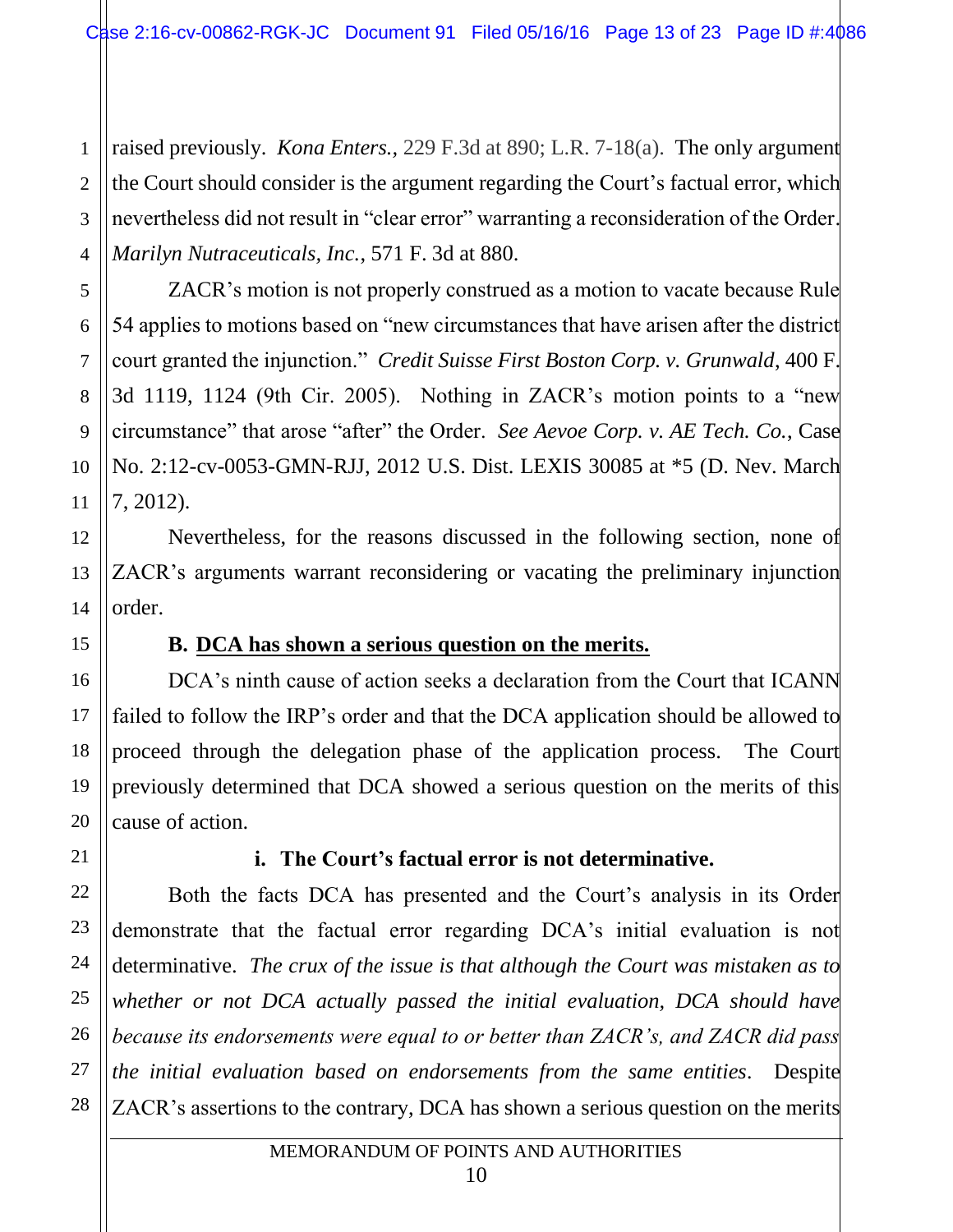1 2 of its ninth cause of action regardless of this error and the Court's order remains proper.

5

7

8

9

11

12

17

20

21

22

23

24

25

 $\overline{a}$ 

3 4 6 10 13 14 15 16 18 19 In its Order, the Court finds that "the evidence suggests that ICANN intended to deny DCA's application based on pretext." Order at 5. Despite the Court's factual error, the evidence supports this notion and the maintenance of the preliminary injunction. DCA's argument in its preliminary injunction papers was that if ZACR passed the geographic names evaluation, DCA should have also passed and moved on to the delegation phase, pursuant to the IRP's ruling. ZACR points out that it has endorsements from the AUC and Morocco.<sup>7</sup> Masilela Decl. [6, Exs. A and B. DCA had an endorsement from the AUC and UNECA, which includes Morocco amongst its member states. *See* Bekele Decl. ¶¶14 & 16, Exs. 6 & 8. So while ICANN did not approve DCA's endorsements at the initial evaluation before the IRP, it should have -- just as it had done for ZACR. For example, the Court notes the March 2013 email from the ICC stating that ICANN needs to clarify the AUC's endorsements as it had endorsed both DCA and ZACR. *See* Order at 6. The Court also acknowledges the undisputed evidence that ICANN claims it accepted endorsements from both the AUC and UNECA. Order at 2. Nevertheless, ZACR passed the initial evaluation phase but DCA did not. Neither ICANN nor ZACR have presented any evidence as to why ZACR's endorsements were sufficient when DCA's were not.

Ultimately, ICANN did not follow its own rules in rejecting DCA's endorsements. Under ICANN's own rules, withdrawal is proper only if there were some conditions between the applicant and the endorser that were not fulfilled. Bekele Decl. ¶7, Ex. 3, p.172. There were no such conditions in either the AUC's or UNECA's endorsement letters to DCA and therefore the withdrawal of support

26 27 28 <sup>7</sup> ZACR does not contest the problems DCA raised in its motion for preliminary injunction papers with ZACR's individual country letters. Thus, ZACR effectively concedes that it passed the initial stage on the back of the endorsements from AUC and UNESCA.

### MEMORANDUM OF POINTS AND AUTHORITIES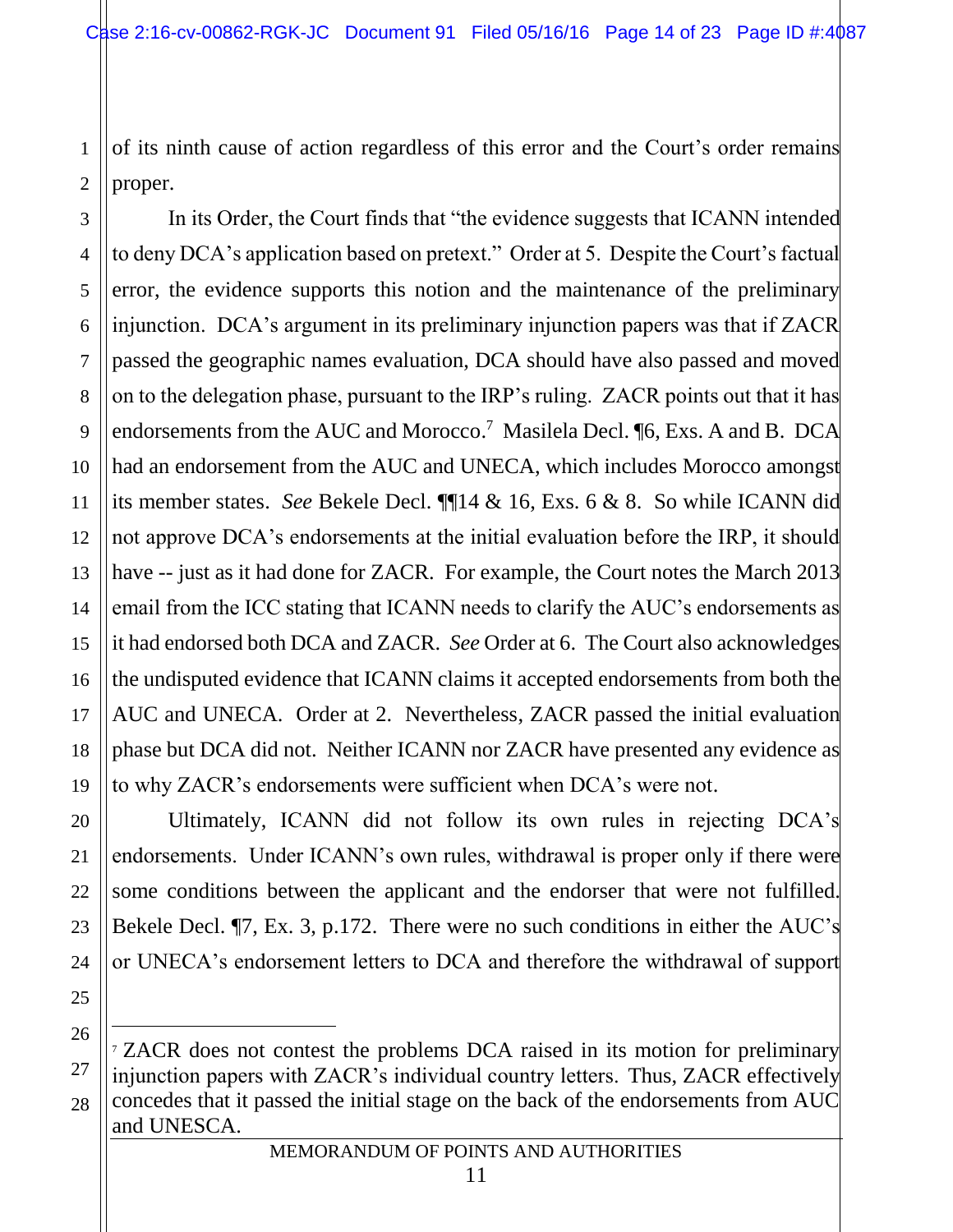1 2 3 4 5 6 7 8 was improper. Bekele Decl.  $\P$ [15 & 16, Exs. 7 & 8. Additionally, the alleged withdrawal letter from the AUC came from an individual, Moctar Yadley, and not the chairman's office as the initial endorsement had been. Bekele Decl. ¶15, Ex. 7. DCA disclosed this letter in its initial application, and explained its belief that it was not valid. Bekele Supp. Decl.  $\mathbb{Z}$ , Ex. 1. There was no question that UNECA's endorsement was valid at the time DCA submitted its application for .Africa. In fact, ICANN *admitted* in the IRP that UNECA was a proper endorser! See Bekele Decl. ¶5, Ex.1, p.44 ¶90 (¶45).

ICANN improperly allowed the AUC, effectively itself an applicant for .Africa through ZACR, to influence DCA's application after the IRP. ICANN invited ZACR to opine on the IRP Declaration. Colón Dec. ¶5, Ex. 3. In violation of ICANN's rules, ZACR wrote to the chairperson at ICANN in order to lobby for its view on how ICANN should handle the post IRP processing of DCA's application. *See id*; Bekele Decl. ¶7, Ex. 3, p.179 [Section 2.2.4]. This letter prejudiced ICANN's post IRP evaluation of DCA's application.

Therefore, ICANN should have allowed DCA to proceed through to the delegation phase of the application process as the IRP panel surely intended by its final ruling.

## 19

9

10

11

12

13

14

15

16

17

18

20

21

22

23

24

25

26

# **ii. The 17 early warnings were part of the improper GAC process.**

ZACR also argues that 17 early warnings somehow support rejection by the Geographic Names Panel. See Motion 13:3-13:5. This is not true<sup>8</sup>. Those early warnings were issued in 2012 as a part of the GAC process that was found invalid by the IRP. *See* Masilela Decl. Ex. D; Bekele Decl. ¶5, Ex. 1, ¶115, p.60; ¶148, p.67. The IRP issued its ruling in 2015. Bekele Decl. ¶5, Ex. 1. ICANN did not reject DCA's application until 2016. Bekele Decl. ¶28, Ex. 18. ICANN never

27 28

 $\overline{a}$ 

MEMORANDUM OF POINTS AND AUTHORITIES <sup>8</sup> This is also not new evidence proper for the Court's consideration.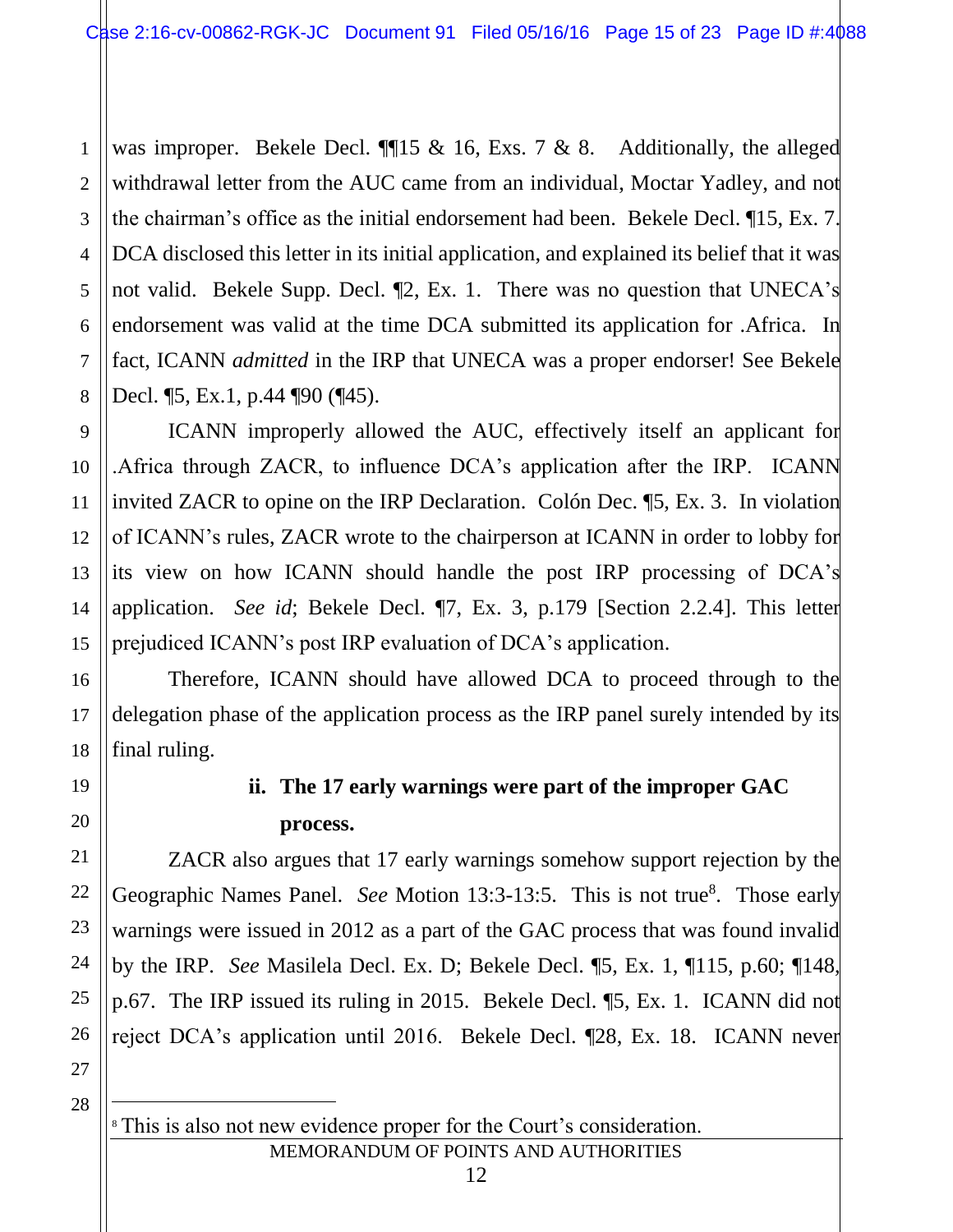1 2 3 determined that those early warnings constituted an "objection" or any other basis to deny DCA's application pursuant to Guidebook Section 2.2.1.4.3. *See* Bekele Decl. ¶28, Ex. 18.

Therefore, DCA has shown that there are serious questions as to whether ICANN followed the IRP ruling in holding DCA in the initial evaluation phase and subjecting its endorsements to another geographic names panel review rather than allowing DCA to go on to the delegation phase.

# **C. DCA will suffer irreparable harm if the Preliminary Injunction is lifted.**

Plaintiff will suffer irreparable injury because the .Africa gTLD is a unique asset for which Plaintiff cannot be compensated through monetary damages. As this Court acknowledged in its Order, there is but one holder to the delegation rights to .Africa, and if ZACR is granted those rights after DCA has been improperly denied the fair and transparent gTLD application process ICANN was required to provide, DCA will not be able to obtain those rights elsewhere. (*See* Bekele Decl. ¶2; Order at 7). Without the preliminary injunction order, DCA will likely lose funding and be forced to shut down its business, as its principal goal was to obtain the .Africa gTLD. Bekele Decl. II ¶5.

ZACR suggests that because ICANN has a re-delegation process<sup>9</sup>, DCA will not be irreparably harmed if ICANN delegates .Africa to ZACR during the pendency of this litigation. Motion at 13:19 – 14:4. Even if DCA's statement that ".Africa can be delegated only once" is incorrect *as a technical matter,* it is highly unlikely that .Africa could ever be re-delegated to DCA from ZACR. As an initial matter, registrar contracts are long term contracts for 10 year periods. *See* Masilela Decl. ¶10. ICANN's re-delegation process was clearly intended to apply to a situation where a registry's contract with ICANN was expiring (a "routine" re-delegation),

27

 $\overline{a}$ 

28

4

5

6

7

8

9

10

11

12

13

14

15

16

17

18

19

20

21

22

23

24

25

<sup>9</sup> Again, ZACR could have raised this argument before the preliminary injunction order issued.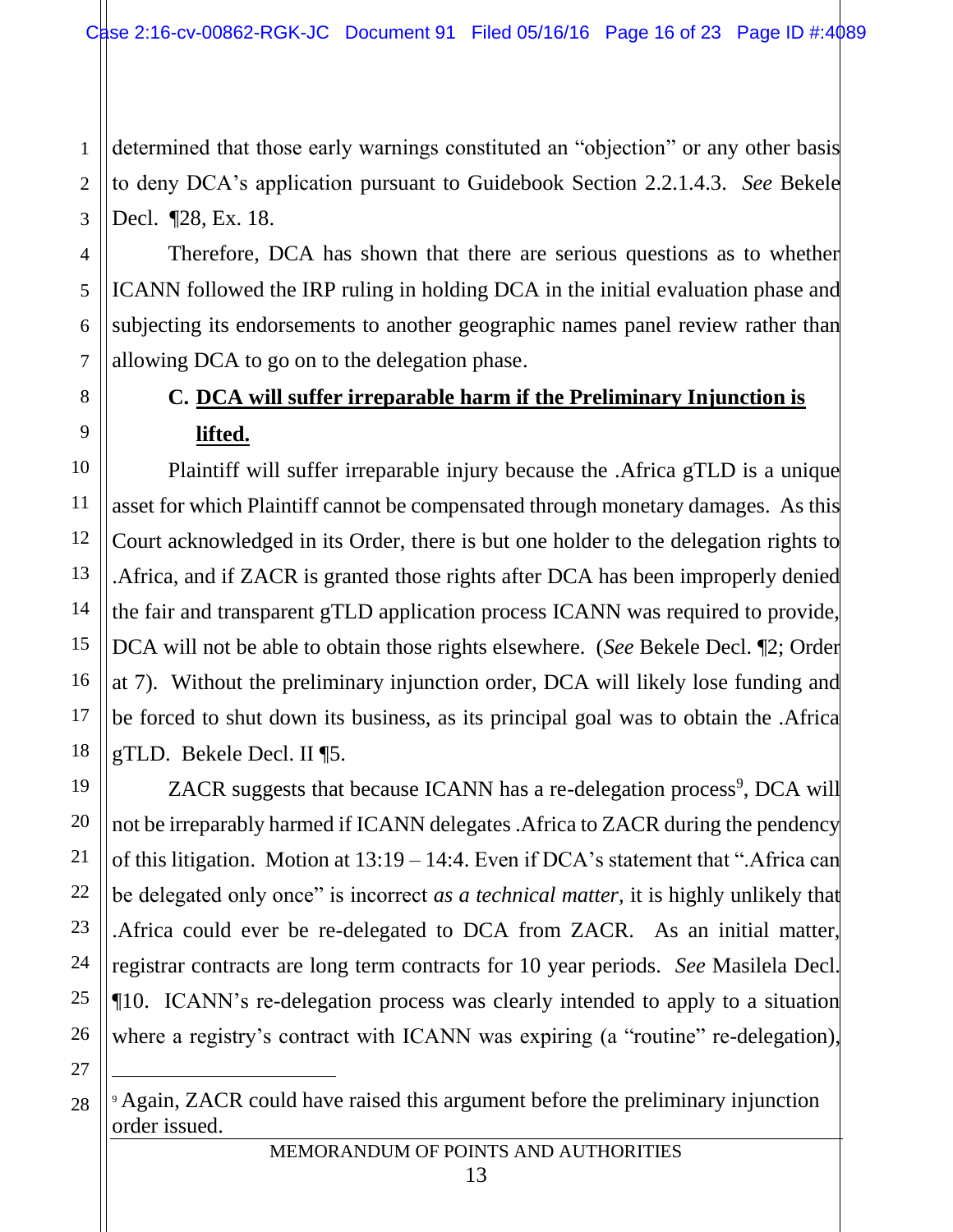1 2 3 not a situation where ICANN was found to have wrongfully delegated a gTLD in the first place. *Presumably this is why ICANN itself did not make this argument in its opposition to DCA's motion for preliminary injunction.* 

4 5 6 7 8 9 10 12 13 14 15 16 17 18 19 20 21 Moreover, the re-delegation process that ZACR points to is contingent on a number of factors beyond this Court's, ICANN's, ZACR's or DCA's control. For example, the re-delegation requires the approval of the U.S. Department of Commerce. Masilela Decl. ¶15, Ex. E at 5; Colón Decl. II ¶2, Ex. 1 at C.2.9.2.d. However, the U.S. Department of Commerce's contract with, and oversight of, ICANN is set to expire in September 2016. *See* Colón Decl. II ¶3, Ex. 2. This creates a serious question as to whether or not 4 months from now ICANN will have procedures for re-delegation, what those procedures will look like, or whether ICANN will even follow its own rules. Other contingencies of re-delegation include technical testing, supplemental technical testing, and review by ICANN. Masilela Decl.  $\P$ 15, Ex. E at 5. Further, re-delegation would surely require registrars to modify their contracts with ZACR if .Africa were re-delegated to DCA and those registrars may have to change their contracts with their end users, the actual purchasers of the web addresses containing the .Africa gTLD, all of which may result in lost business to DCA. *See* Bekele II Decl. ¶7. In sum, despite the technical possibility of re-delegation from ZACR to DCA, the practical and procedural requirements for re-delegation make it unlikely to happen at all let alone in a reasonable amount of time.

11

22

23

24

25

26

27

28

Finally, even if DCA were ultimately re-delegated .Africa, it would suffer irreparable losses in the form of lost funders and a loss of its business purpose. Bekele II Decl. ¶4.

# **D. The public interest does not favor vacating the Preliminary Injunction.**

The public interest weighs in favor of maintaining the preliminary injunction. The preliminary injunction ensures that the .Africa gTLD will be awarded to the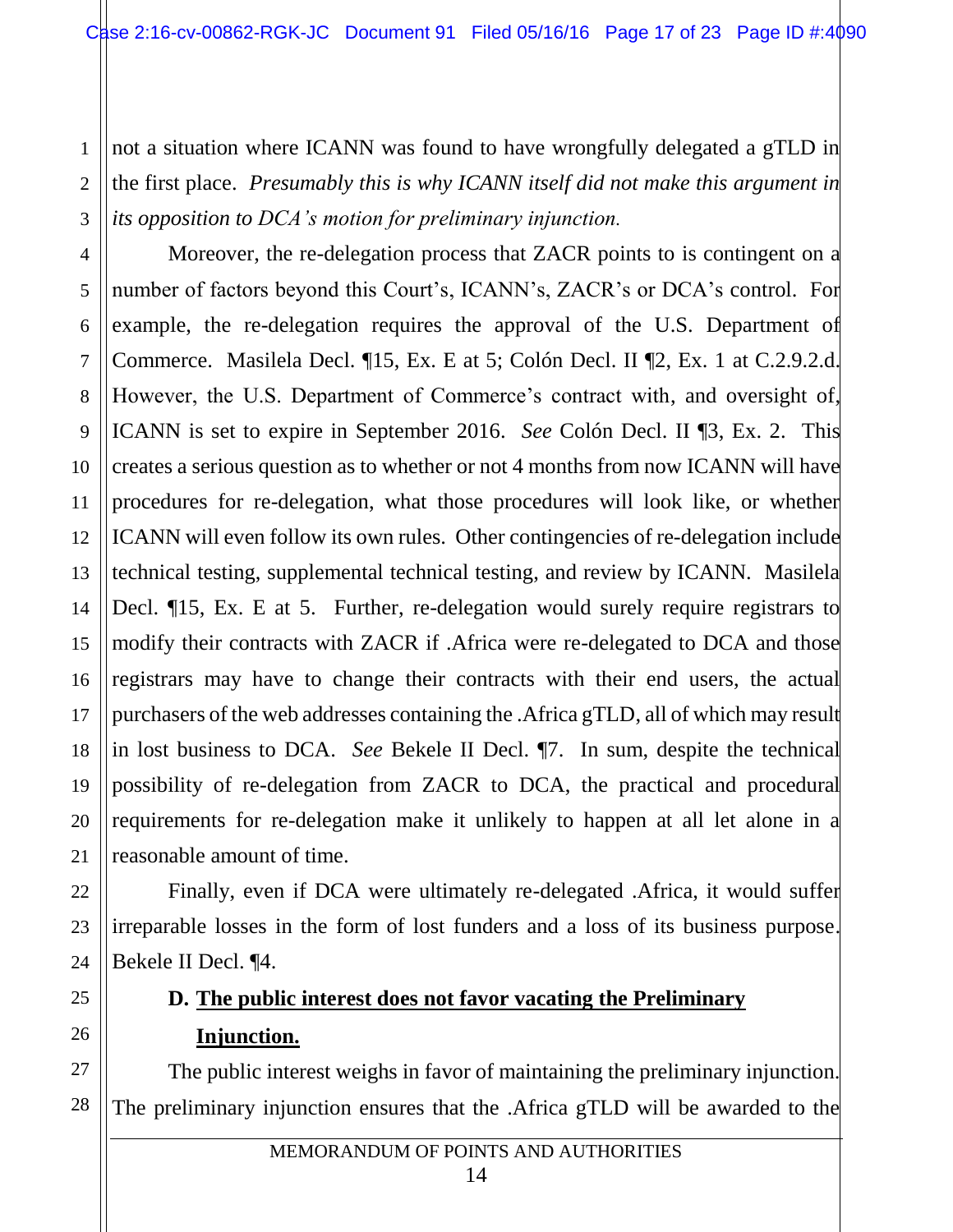1 2 3 4 5 6 proper party through the process that ICANN promised to the public. Holding ICANN accountable to its own standards is a benefit to .gTLD applicants and their end users from all over the world, not only Africa. This Court has already recognized this fact. Order at 7 ("Here, the public has an interest in the fair and transparent application process that grants gTLD rights. ICANN regulates the internet – a global system that dramatically impacts daily life in today's society.")

The only evidence ZACR offers – evidence that it could have offered before the Court's order -- that the public interest favors vacating the preliminary injunction comes from the declaration of ZACR's CEO, who fails to explain why he is qualified to opine on the public interest. ZACR argues that Africa is continuing to be deprived of "brand value" and that African business would benefit from the use of .Africa. Motion at 16:5-16:15. However, these statements are conclusory and without foundation and do not actually specify any businesses (except for ZACR) allegedly suffering harm due to the preliminary injunction. These statements echo those in the Yedaly declaration that this Court has already rejected. *See* Docket No 40; Order at 75. The Court should likewise disregard them and afford them little weight as they come from ZACR, a party that stands to directly benefit from the lifting of a preliminary injunction. *See* Order at 7-8.

7

8

9

10

11

12

13

14

15

16

17

18

19

20

21

22

23

24

25

26

27

28

#### **E. The balance of harms weighs in DCA's favor.**

For the foregoing reasons, the balance of harms weighs in DCA's favor. Both the public interest in a transparent gTLD delegation process and the harm to DCA in having the .Africa gTLD delegated to ZACR, when DCA was created for the purpose of acting as the registry of .Africa, is greater than any *possible* lost revenue for ZACR or *possible* donations to a foundation that may not exist yet. *See* Bekele II Decl. ¶2; *see* Masilela Decl. ¶12. ZACR will continue to operate as the "single largest domain name registry on the African continent" whereas DCA will likely be out of business without .Africa. *See* Masilela Decl. ¶3; Bekele Decl. II ¶5. Furthermore, ZACR has caused unnecessary harm to itself by spending money on

#### MEMORANDUM OF POINTS AND AUTHORITIES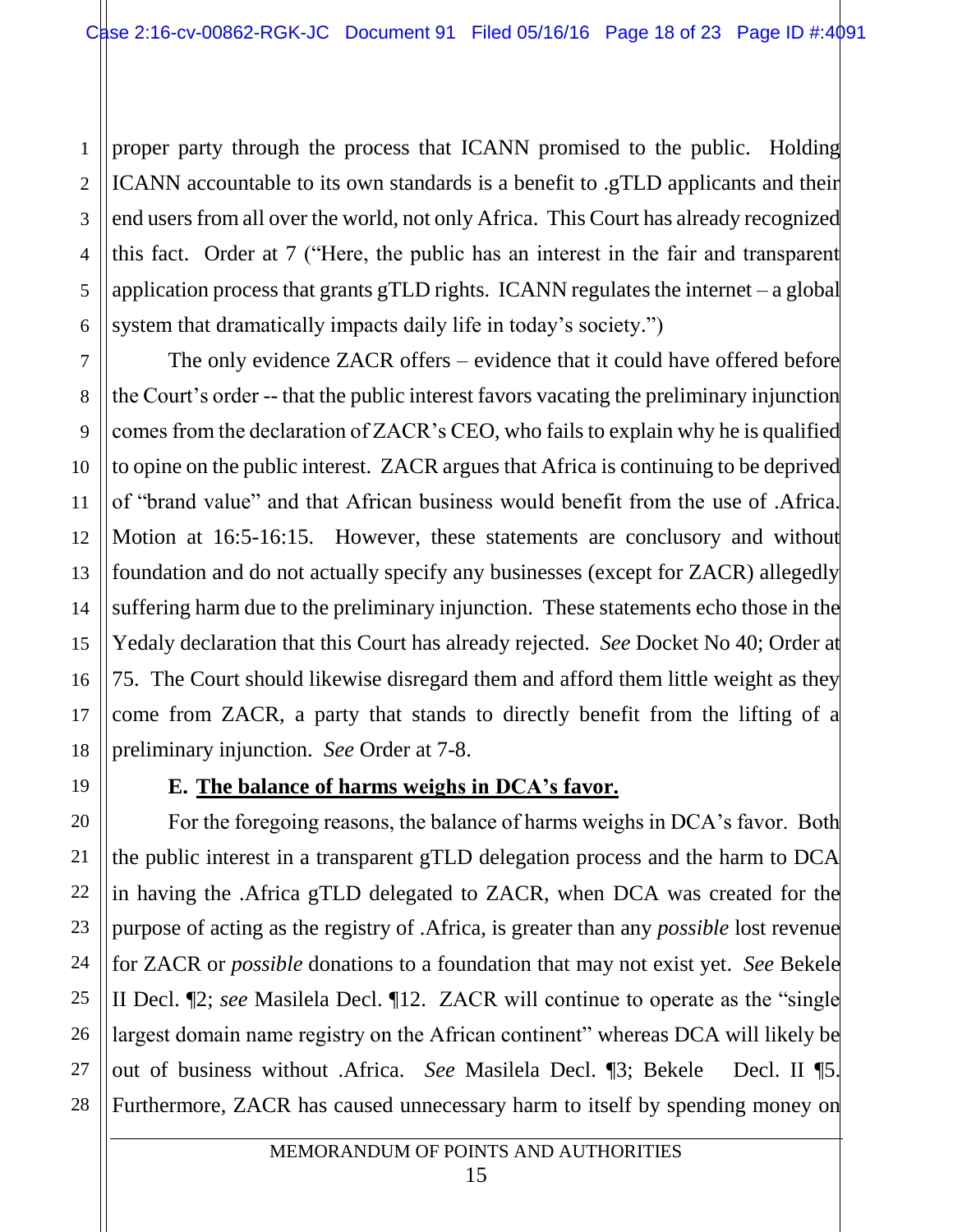1 2 3 4 5 6 7 8 "consultants, marketing, sponsorship and related expenses" while the IRP was pending and now during this proceeding. ZACR suggests that the registry agreement requires it to expend resources, but has failed to attach the registry agreement or reference any particular provisions. *See* Motion at 10:6 – 10:8. The IRP also found that entering into the registry agreement during the IRP was improper. Colón Decl. II  $\P$ 4, Ex. 3 at  $\P$  $\P$ 29 - 33, 45 - 47. Africa has not been delegated to ZACR and it is its choice to act as though it will be is what has caused it harm, if it has in fact been harmed.

#### **F. ZACR is not entitled to a bond.**

A district court may grant a preliminary injunction, "only if the movant gives security in an amount that the court considers proper to pay for the costs and damages sustained by any party found to have been wrongfully enjoined or restrained." Fed. R. Civ. P. 65(c). The district court retains discretion as to the amount of security required, if any. *Diaz v. Brewer*, 656 F.3d 1008, 1015 (9th Circ. 2011). The bond amount may be set at zero if there is no evidence the party will suffer damages from the injunction. *Wells Fargo Bank, N.A. v. Weems*, CV15-7768 RSW (PJWx), 2015 U.S. Dist. LEXIS 166466, at \*14 (C.D. Cal. Dec. 11, 2015), citing *Connecticut General Life Ins. Co. v. New Images of Beverly Hills*, F.3d 878, 882 (9th Cir. 2003).

ZACR is not entitled to a bond because it has not been delegated .Africa. Any costs ZACR is sustaining in acting as though it was already delegated .Africa are the result of its failure to mitigate, not the preliminary injunction. ZACR claims the delay in delegation of .Africa has caused damages in the amount of \$20,000 per month. Masilela Decl. ¶11. ZACR claims that the \$20,000 per month includes costs for consultants, marketing, sponsorships and related expenses. Masilela Decl. ¶11. But ZACR is under no obligation to spend this amount.<sup>10</sup> ZACR's alleged losses

26 27

 $\overline{a}$ 

9

10

11

12

13

14

15

16

17

18

19

20

21

22

23

24

<sup>28</sup> <sup>10</sup> ZACR seems to suggest that it is spending these amounts pursuant to the Registry Agreement with ICANN. Masilela Decl. ¶11. However, the Registry Agreement is conspicuously absent from its exhibits. The IRP Panel also found that it was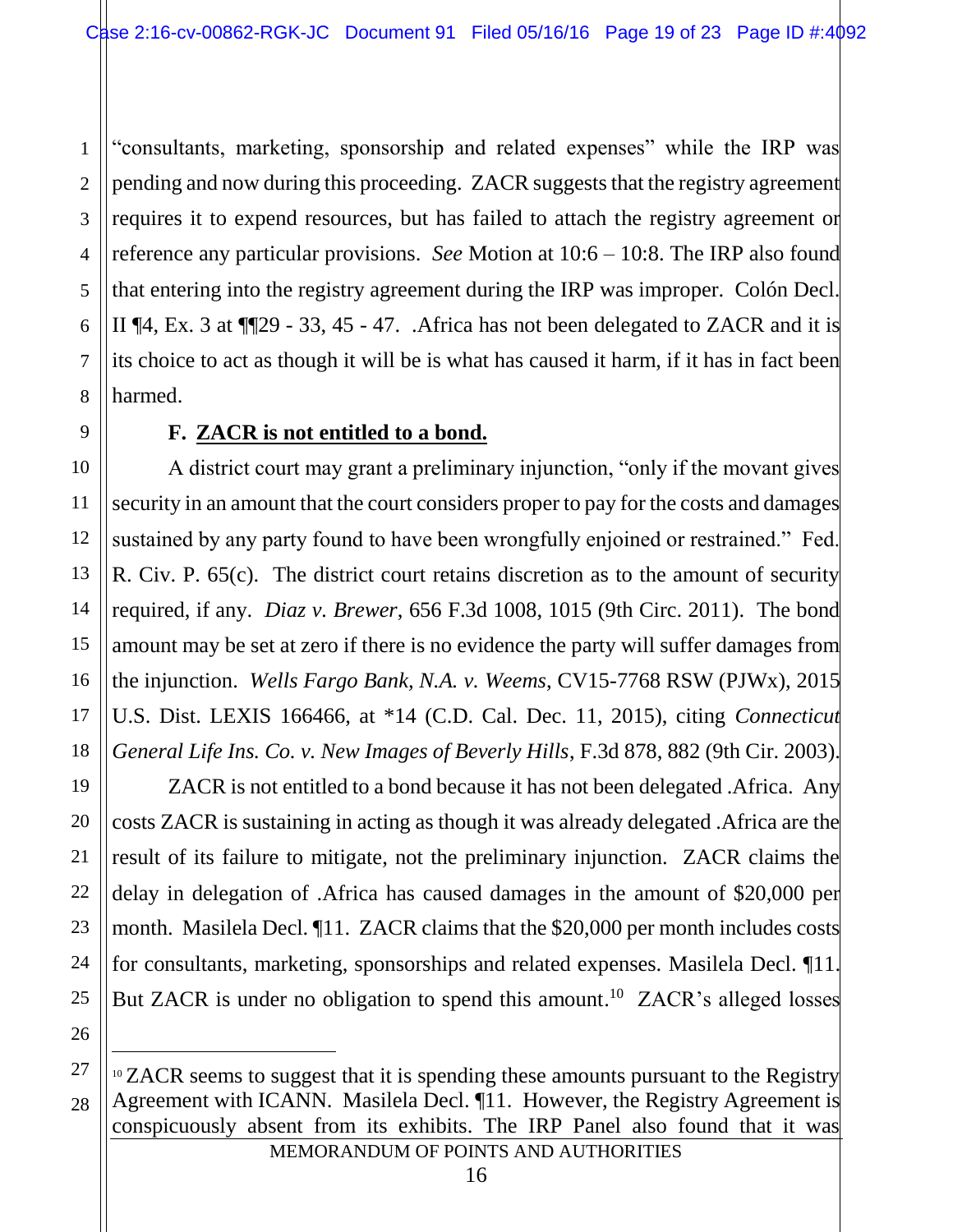1 2 3 4 5 6 7 8 9 10 11 are the result of ZACR and ICANN's willful disregard of the IRP proceeding by signing a registry agreement prior to the IRP's final declaration. Colón Decl. ¶5, Ex. 3. The IRP panel issued its final 63-page declaration in the matter on July 9, 2015, finding that ICANN should continue to refrain from delegating the .Africa gTLD. Bekele Decl. ¶5, Ex. 1, p. 24. ZACR continued to spend these funds even after DCA initiated its case against ICANN in state court and added ZACR as a defendant to the case after ICANN removed it to federal court. Moreover, the delay in delegation has been caused by ICANN's failure to follow its own bylaws and rules. Therefore, these "losses" were caused by ZACR's voluntary acts in the face of uncertainty and ICANN's wrongdoing, not the preliminary injunction, and the Court should not base a bond amount on these figures.

Moreover, ZACR has not presented sufficient evidence that it will suffer damages as a result of the injunction. In *Nintendo of Am., Inc. v. Lewis Galoob Toys, Inc.* (*Nintendo*), on which ZACR relies, the court executed a \$15 million bond in favor of Lewis Galoob Toy, Inc., after a meticulous accounting proved the preliminary injunction caused Galoob at least \$15 million in damages. 16 F.3d 1032, 1033 (9th Cir. 1994). To determine Galoob's damages the court considered: 1) Galoob's received order for over 550,000 Game Genie units; 2) the "Canadian multiplier method", which showed that, in general, a product will sell ten to twelve times as well in the United States as in Canada; and 3) multiplied Galoob's 1.6 million unit sales lost by the net wholesale price of \$34.28, times the 27.6 percent profit margin reaching a loss of at least \$15,138,048 in lost profits due to the injunction *Id.* at 1034-1035.

ZACR has not provided the Court with any concrete evidence to support its exorbitant \$15,000,000 bond claim. It has no evidence of how many registrars it would license .Africa to, nor does it have evidence of how much ZACR would make

27

 $\overline{a}$ 

12

13

14

15

16

17

18

19

20

21

22

23

24

25

28 improvidently entered into and stayed the parties from acting on it. Bekele Decl. ¶5, Ex. 1.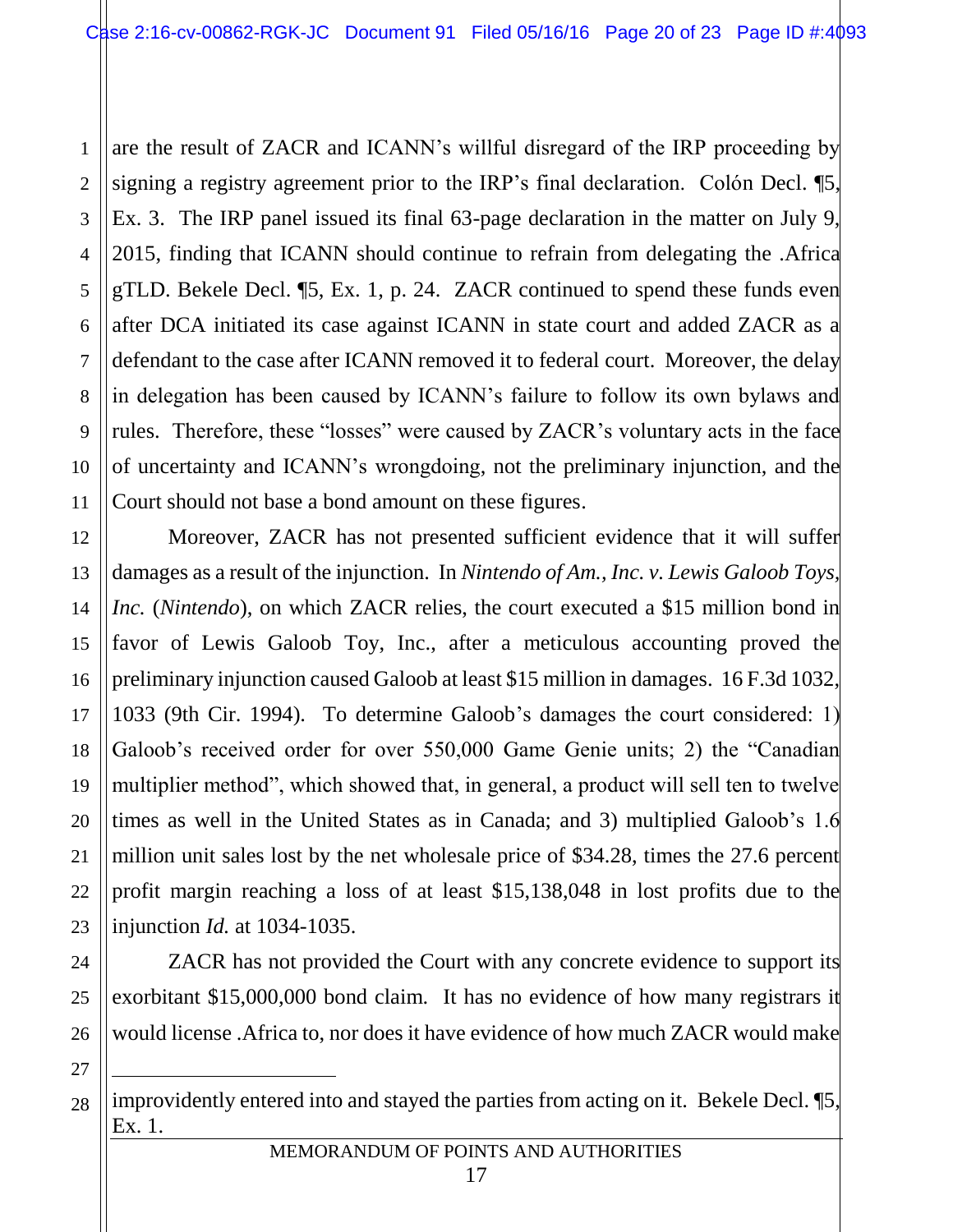1 2 3 4 5 6 7 8 9 10 from each third party agreement. In short, it has no evidentiary support for the massive profits it claims in conclusory fashion it would make if it were to receive .Africa. In *Nintendo*, in contrast, the court considered actual orders that were in place prior to the issuance of the preliminary injunction and lost as a direct result of the issuance of the order. ZACR has produced no evidence of the number of third party registrars it would currently have but for the preliminary injunction. The Masilela declaration conclusorily alleges \$15 million in lost net income without detailing the basis or calculation for that claim or providing any expert support for any such calculations. ZACR's claim fails to present evidence remotely on par with the evidence in *Nintendo* and not enough to support any bond.

In *Netlist Inc. v. Diablo Techs., Inc.* the court set a bond in the amount of \$900,000, the approximate amount of the net profits Diablo would have received for chipset sales affected by the preliminary injunction. No. 13-cv-05962-YGR, 2015 U.S. Dist. LEXIS 3285, at 39-40 (N.D. Cal. Jan. 12, 2015). *Netlist* is readily distinguishable because Diablo breached a Supply Agreement and a Nondisclosure Agreement with Netlist. *Id.* at \*28. DCA does not have a contractual relationship with ZACR. Unlike Diablo, who was already selling the chipsets in question and could accurately quantify their lost net profits, ZACR does not have a revenue stream to base its claimed losses on, nor does it have evidence beside a conclusory declaration claiming \$15,000,000 in losses.

11

12

13

14

15

16

17

18

19

20

21

22

23

24

25

27

26 28 Finally, ZACR cites *Mead Johnson & Co., v. Abbott Labs* and Moore's Federal Practice §65.50 (a Seventh Circuit case and a treatise) in support of its argument that bond should be set on the "high side" are not precedential. 201 F.3d 883, 888 (7th Cir. 2000)*. Mead Johnson*, is also distinguishable because the court's reasoning for setting the bond high was to hold businesses' in check from imposing unnecessary costs on their "rivals." *Id.* ["Trademark suits, like much other commercial litigation, often are characterized by firms' desire to heap costs on their rivals, imposing marketplace losses out of proportion to the legal fees. That's why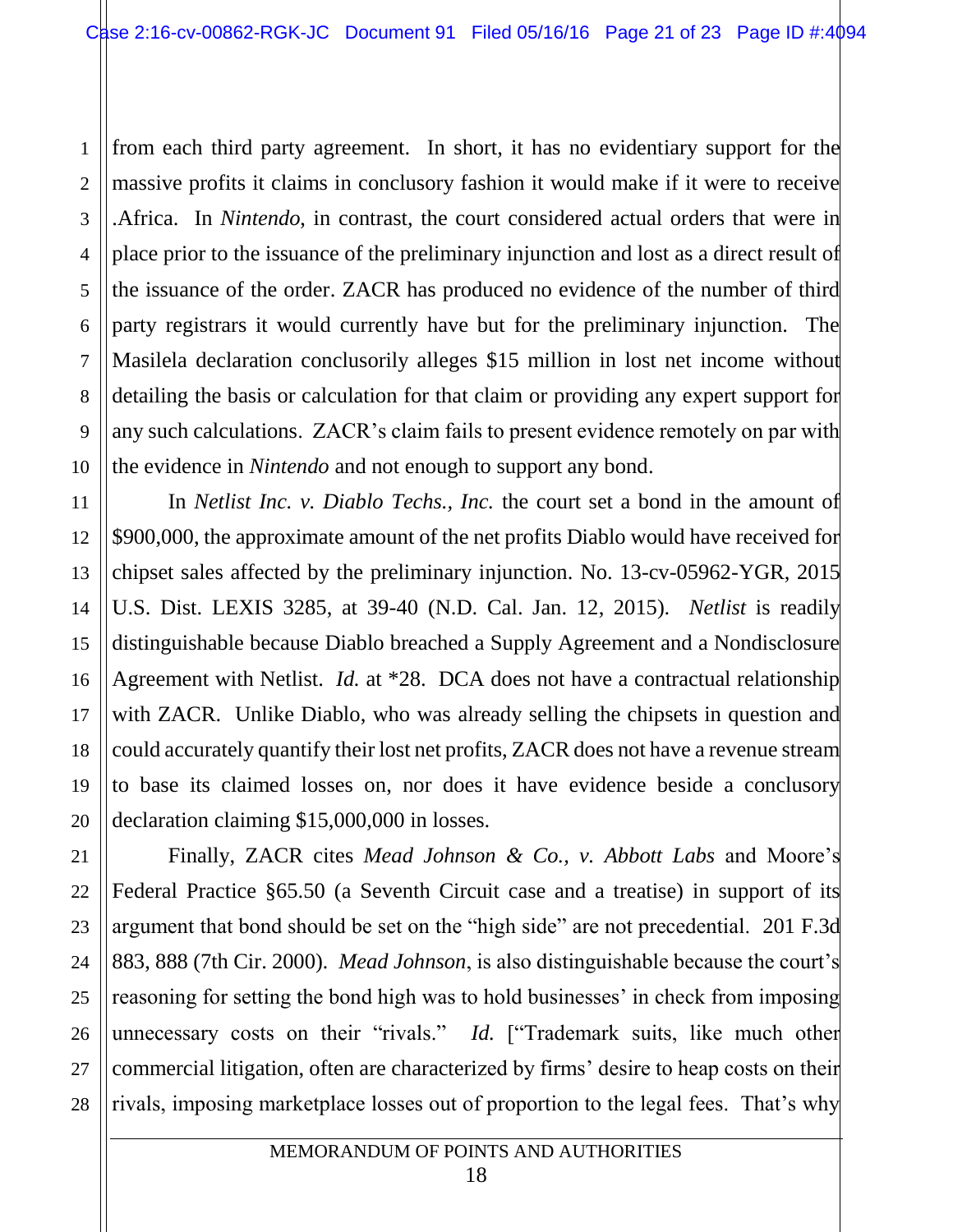1 2 3 4 bonds must reflect full costs."]. DCA does not desire to "heap costs" on ZACR or cause the marketplace losses the court in *Mead Johnson* was trying to prevent. Only one entity can serve as the registry for .Africa. DCA's action is to ensure ICANN processes the application and delegates gTLD's fairly to all applicants.

Finally, as explained *supra* at IV.A, ZACR had ample opportunity to request a bond as part of the initial motion for preliminary injunction. It chose not to participate in the briefing, apparently hoping ICANN would prevail. It ought not now be heard to demand relief it could have requested before the order issued. *Kona Enters.,* 229 F.3d at 890.

Therefore, the Court should use its discretion and find DCA is not required to post a bond in this matter.

#### **V. CONCLUSION**

5

6

7

8

9

10

11

12

13

14

15

16

17

18

19

20

21

22

23

24

25

26

27

28

Accordingly, DCA respectfully requests that the Court deny ZACR's motion to reconsider and vacate the preliminary injunction ruling.

#### Dated: May 16, 2016 **BROWN NERI & SMITH LLP**

By: /s/ Ethan J. Brown Ethan J. Brown

*Attorneys for Plaintiff* DOTCONNECTAFRICA TRUST